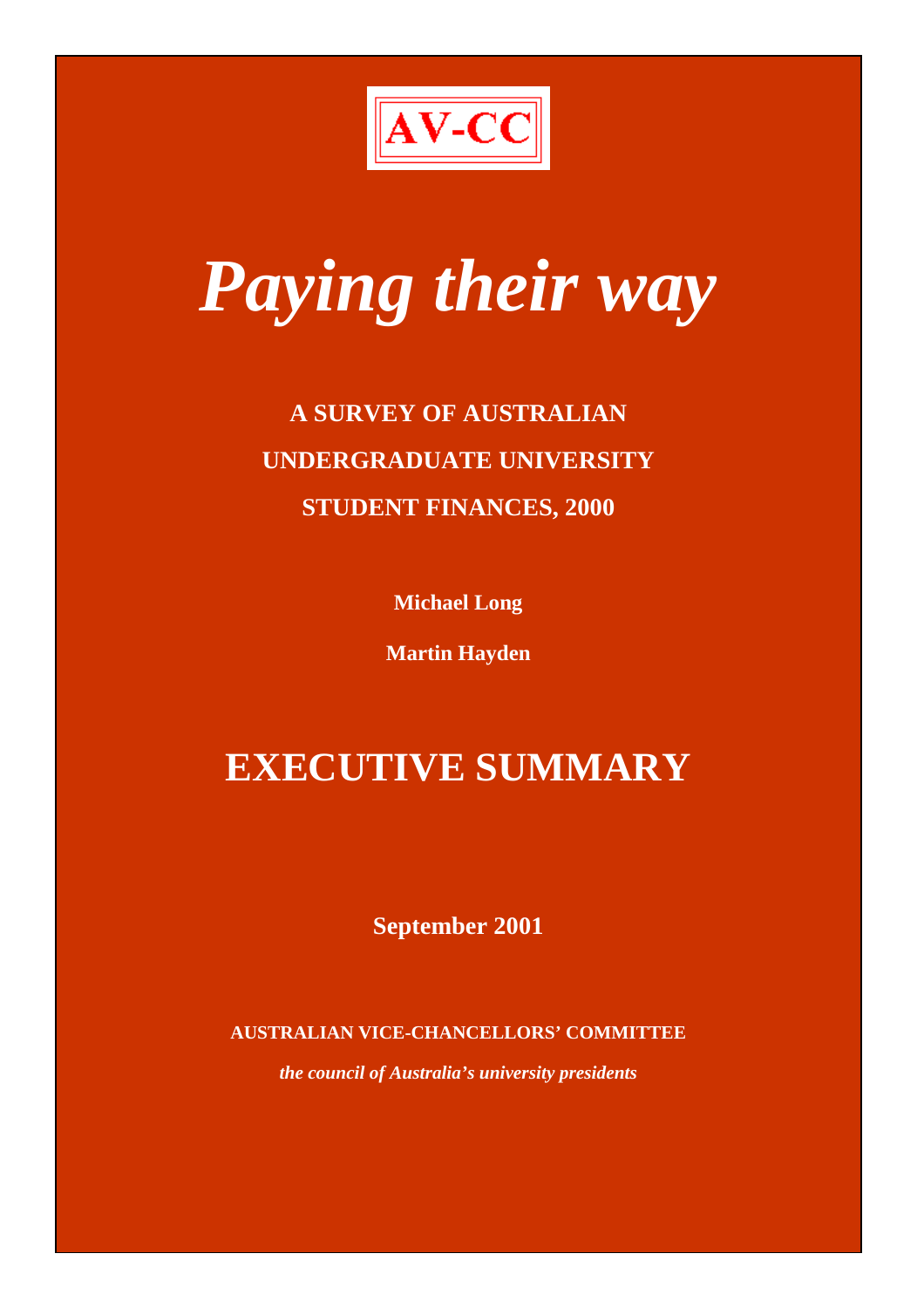# **Table of Contents**

|    |                                                                                                                                                                                                                                                                                                                                                                                                                                                                                                                                                                                                                                                                                                                                                                                                                                                                                                           | $\mathbf{1}$ |
|----|-----------------------------------------------------------------------------------------------------------------------------------------------------------------------------------------------------------------------------------------------------------------------------------------------------------------------------------------------------------------------------------------------------------------------------------------------------------------------------------------------------------------------------------------------------------------------------------------------------------------------------------------------------------------------------------------------------------------------------------------------------------------------------------------------------------------------------------------------------------------------------------------------------------|--------------|
| 1. |                                                                                                                                                                                                                                                                                                                                                                                                                                                                                                                                                                                                                                                                                                                                                                                                                                                                                                           | 1            |
|    | Paying their way: A survey of undergraduate students at Australian universities<br>presents results from a survey of undergraduate non-overseas students enrolled at 19<br>Australian universities in second semester 2000. The survey focused on the income,<br>expenditure and debt profiles of students and the impact of their financial<br>circumstances on their studies. Comparison with results from previous surveys<br>provides a basis for documenting changes over time.                                                                                                                                                                                                                                                                                                                                                                                                                      |              |
| 2. |                                                                                                                                                                                                                                                                                                                                                                                                                                                                                                                                                                                                                                                                                                                                                                                                                                                                                                           | 3            |
|    | The universities that participated in the survey constitute 51.4% of Australian public<br>universities with 51.5% of non-overseas undergraduate enrolments. Questionnaires<br>were sent to 84,591 students and 34,752 replies were received $-$ a response rate of<br>41.1%.                                                                                                                                                                                                                                                                                                                                                                                                                                                                                                                                                                                                                              |              |
| 3. |                                                                                                                                                                                                                                                                                                                                                                                                                                                                                                                                                                                                                                                                                                                                                                                                                                                                                                           | 3            |
|    | Nearly four in every ten students (38.7%) receive some form of government income<br>support. The most common forms of support are the Youth Allowance (23.3%) and<br>Austudy (10.3%). The majority of recipients are categorised as 'independent'<br>$(19.0\%)$ and receive their benefits at the full-rate $(24.8\%)$ . For many students, the<br>Youth Allowance and Austudy allows them to continue studying, but there are<br>concerns that the level of support is too low and that access to the schemes is too<br>restrictive. Austudy recipients are disadvantaged compared with Youth Allowance<br>and Newstart recipients because they are not eligible for rent assistance. Because of<br>the way in which the programs are structured, Youth Allowance and Austudy<br>recipients have a strong financial disincentive to work more than about a day a week<br>on average throughout the year. |              |
| 4. | <b>Debt</b>                                                                                                                                                                                                                                                                                                                                                                                                                                                                                                                                                                                                                                                                                                                                                                                                                                                                                               | 7            |
|    | 10.7% of students obtained a loan in order to be able to continue their studies. The<br>average amount borrowed was nearly \$4,000 -- a fairly substantial amount in the<br>context of the average incomes of students. Students from those categories that<br>correspond to disadvantage were more likely to have needed to borrow money.                                                                                                                                                                                                                                                                                                                                                                                                                                                                                                                                                                |              |
| 5. |                                                                                                                                                                                                                                                                                                                                                                                                                                                                                                                                                                                                                                                                                                                                                                                                                                                                                                           | 8            |
|    | HECS receives considerable support among students as an alternative to the<br>payment of up-front fees -- even though it can result in levels of debt that many<br>consider worrying. The students who are most likely to make use of the deferred<br>HECS option are those with relatively disadvantaged financial circumstances.                                                                                                                                                                                                                                                                                                                                                                                                                                                                                                                                                                        |              |
| 6. | Choice of Course, University and Mode of Study                                                                                                                                                                                                                                                                                                                                                                                                                                                                                                                                                                                                                                                                                                                                                                                                                                                            | 11           |
|    | Financial circumstances had influenced the choice of:                                                                                                                                                                                                                                                                                                                                                                                                                                                                                                                                                                                                                                                                                                                                                                                                                                                     |              |

- *course* for 11.1% of students;
- *university* for 17.4% of students; and
- *mode of study* for 23.3% of students.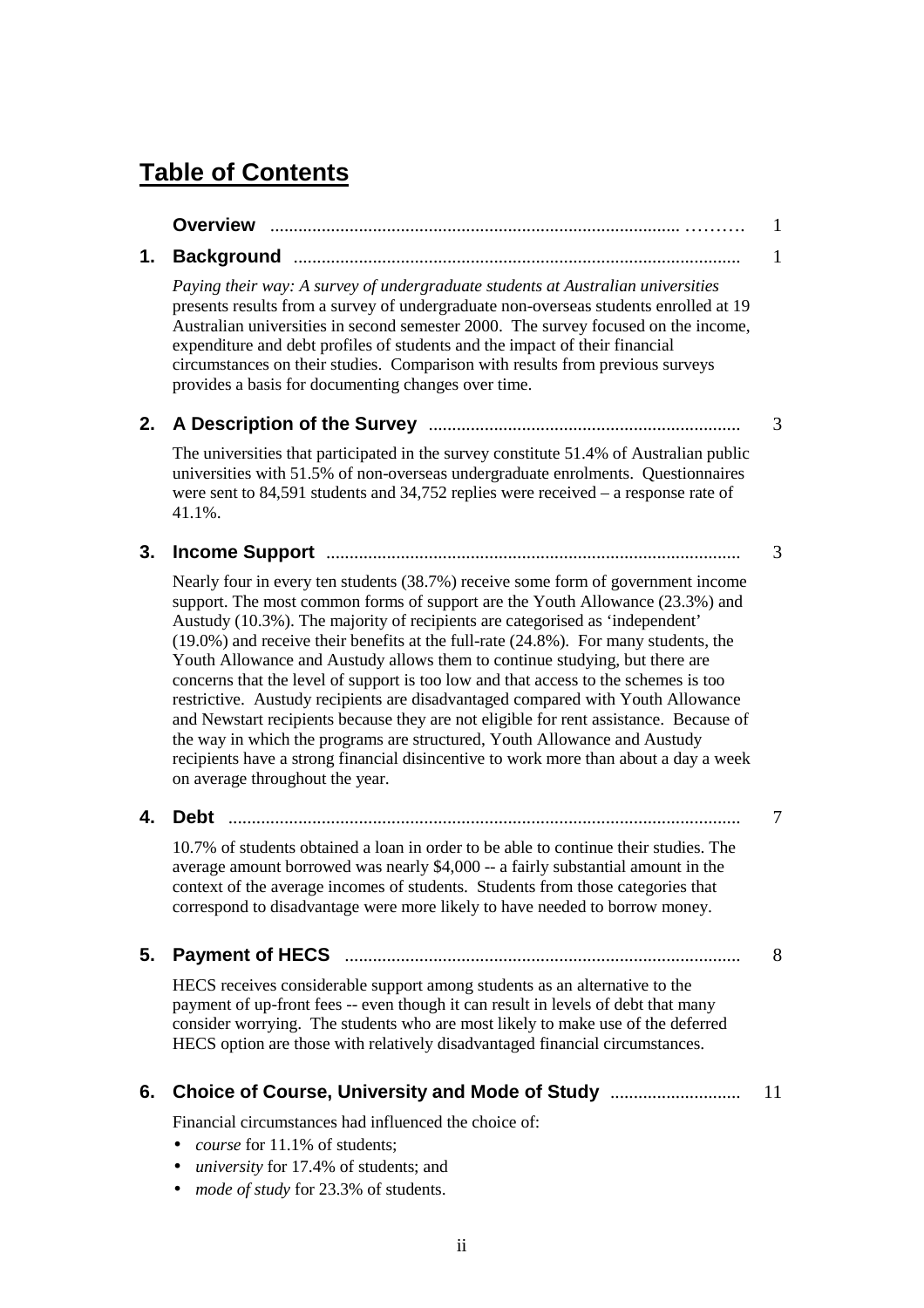| 7. |                                                                                                                                                                                                                                                                                                                                                                                                                                                                               | 12 |
|----|-------------------------------------------------------------------------------------------------------------------------------------------------------------------------------------------------------------------------------------------------------------------------------------------------------------------------------------------------------------------------------------------------------------------------------------------------------------------------------|----|
|    | Nearly a quarter of the students in the sample are enrolled part-time. Just over a<br>half (54.0%) of part-time students indicated that, financial circumstances permitting,<br>they would prefer to be studying full-time.                                                                                                                                                                                                                                                   |    |
| 8. |                                                                                                                                                                                                                                                                                                                                                                                                                                                                               | 13 |
|    | The proportion of full-time students who are in paid employment during semester<br>has increased in the last two decades. In 1984 about 5 in 10 undergraduates were<br>employed during the semester. In 2000, more than 7 in every 10 students were<br>employed during the semester.                                                                                                                                                                                          |    |
|    | Not only are more students in paid employment during the semester, those who are<br>employed are working longer hours. In 1984 full-time undergraduate university<br>students worked an average of five hours every week during semester. By 2000,<br>full-time students worked an average of 14.4 hours a week, or about two days every<br>week -- and nearly three times the hours worked by students in 1984.                                                              |    |
|    | The increase in paid work takes its toll on studies. Nearly 1 in every 10 students<br>who are employed 'frequently' miss classes because of that work -- or about 33,900<br>students. Nearly 2 in every 10 students in paid employment say that the work<br>adversely effects their study 'a great deal' -- or about 70,600 students Australia-<br>wide.                                                                                                                      |    |
| 9. |                                                                                                                                                                                                                                                                                                                                                                                                                                                                               | 17 |
|    | The apparently low percentages are in part due to the fact that the majority of<br>students do not have dependent children. Of students who have financially<br>dependent children, 4.1% miss classes 'frequently' and a further 15.4% miss classes<br>'sometimes' because they cannot afford childcare. In terms of the student<br>population, 2,400 students miss classes 'frequently' and 8,700 students miss classes<br>'sometimes' because they cannot afford childcare. |    |
|    |                                                                                                                                                                                                                                                                                                                                                                                                                                                                               | 19 |
|    | Just over 1% of students miss classes 'frequently' because they cannot afford to<br>travel to university. A further 9.0% miss classes 'sometimes' because they cannot<br>afford to travel to university. These values are equivalent to 5,331 and 43,617<br>students respectively.                                                                                                                                                                                            |    |
|    | Appendix: The Steering Committee, Questionnaire design                                                                                                                                                                                                                                                                                                                                                                                                                        | 22 |
|    |                                                                                                                                                                                                                                                                                                                                                                                                                                                                               | 23 |
|    |                                                                                                                                                                                                                                                                                                                                                                                                                                                                               |    |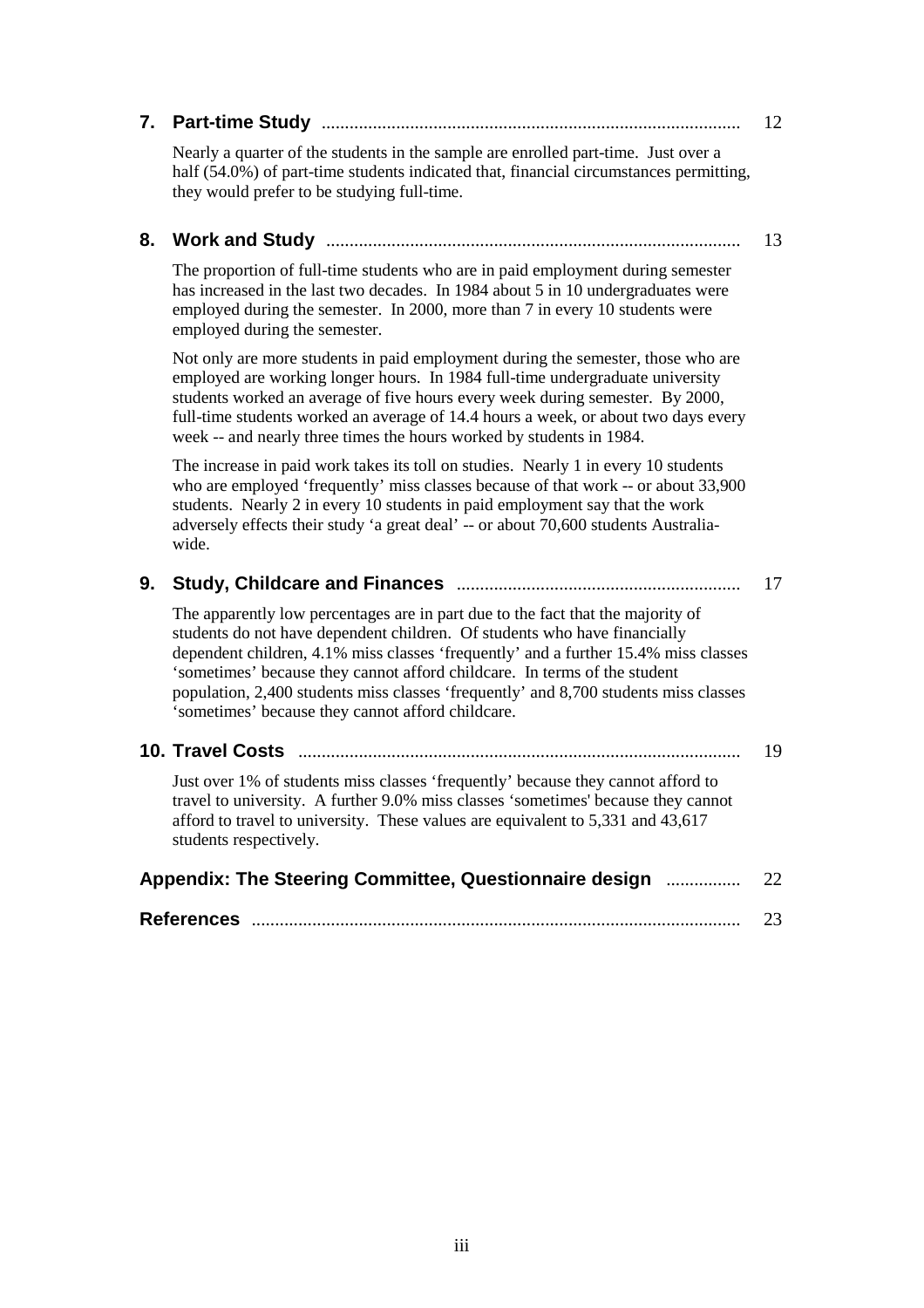# **TABLES**

| Table 1.1 | Undergraduate enrolments in Australian universities, number of<br>students selected, number of respondents, and response rate                         | $\overline{2}$ |
|-----------|-------------------------------------------------------------------------------------------------------------------------------------------------------|----------------|
| Table 3.1 | Receipt and non-receipt of government support by sex, enrolment<br>status and background characteristics: All students                                | 6              |
| Table 5.1 | Course fees, HECS payment and source by sex, enrolment status<br>and student characteristics: All students                                            | 10             |
| Table 6.1 | Influence of financial circumstances on aspects of study by sex<br>and enrolment status: All students                                                 | 12             |
| Table 8.1 | Percentage of students who work during semester: 1984, 2000                                                                                           | 14             |
| Table 8.2 | Percentage of students who work, hours of work, and effect on<br>studies: by student background characteristics and enrolment<br>status: All students | 16             |
| Table 9.1 | Percentage of students with dependent children, and frequency of<br>missed classes: All students and students with dependent children                 | 18             |
|           | Table 10.1 Missing classes due to travel costs: All students                                                                                          | 20             |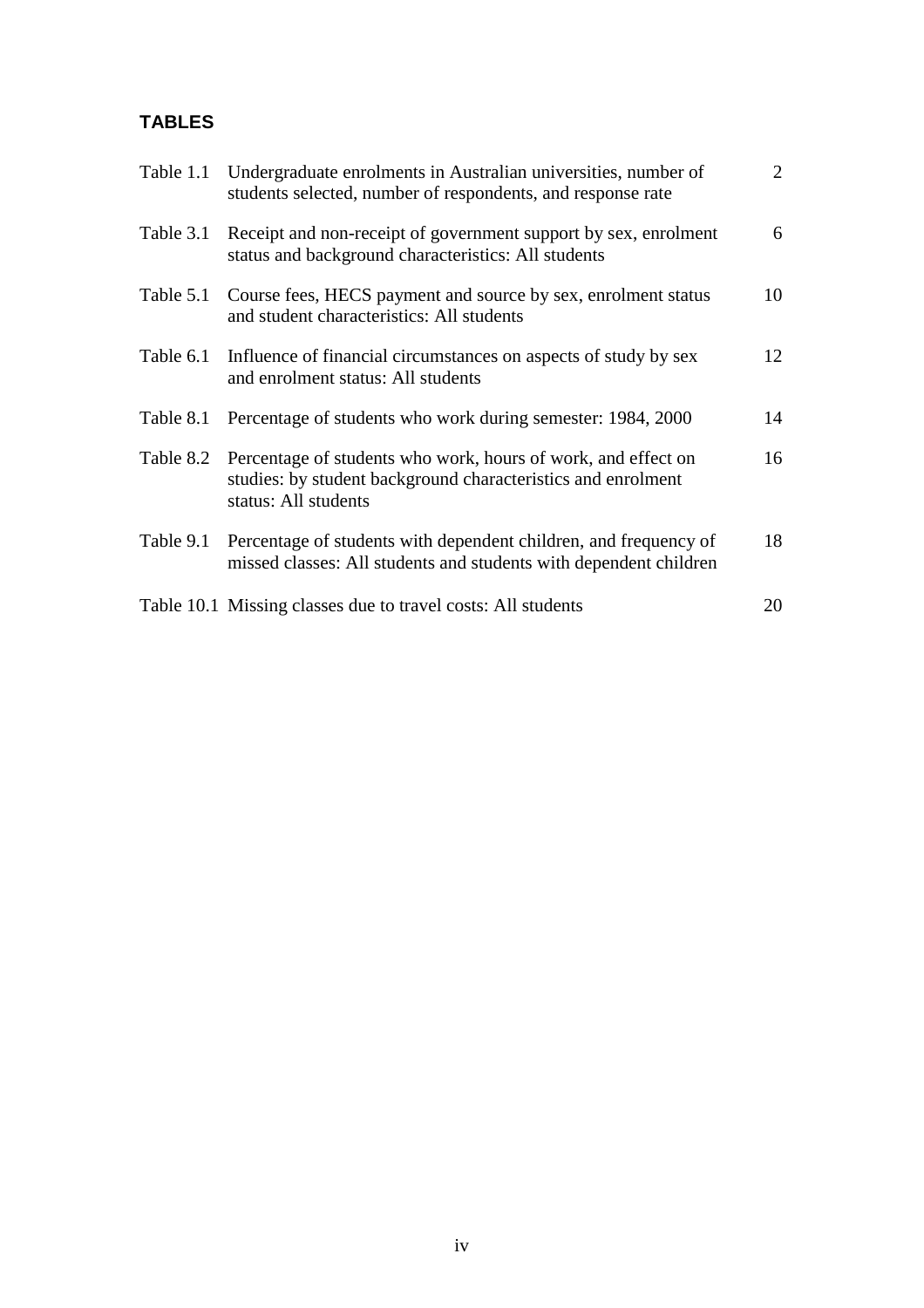#### **Overview**

*Paying their way: A survey of Australian Undergraduate University Student Finances, 2000* **provides strong evidence to support concerns that students' financial circumstances are having substantial impact on students' studies such that they, and the public that funds them, are not gaining optimum value from their enrolment.**

**It highlights the extent to which many students are in paid work to ensure sufficient income with the consequent negative impact that has on their study; and conversely the financial difficulties faced by students attempting to live within Government income support arrangements.**

#### **1. Background**

The report presents results from the responses of 34,752 undergraduate non-overseas students enrolled at 19 Australian universities in second semester 2000. The survey focused on:

- the income, expenditure and debt profiles of students; and
- the impact of their financial circumstances on their studies.

The survey provides universities with up-to-date national survey data about the financial circumstances of their domestic undergraduate students. This information is essential as a basis for evaluating anecdotal evidence of a marked deterioration in the financial circumstances of many students over recent years. The information is also important for the development of policies and initiatives intended to alleviate the negative impact of financial pressures on participation in higher education and on academic progress.

The 2000 survey was designed to build upon four previous national surveys of the financial circumstances of higher education students. The first was in 1974, when the Department of Education surveyed all undergraduate students, whether full-time or part-time, to establish a profile of their income and expenditure situations (Australian Department of Education, 1975). The second was in 1979, when the Department repeated the survey, though among full-time undergraduates only, for the purposes of enabling a comparative analysis with results obtained in 1974 (Commonwealth Department of Education, 1981). The third was in 1984, when the Department of Education surveyed full-time undergraduate students in higher education and TAFE (Department of Employment, Education and Training, 1987). The fourth was in 1991, when the Australian Bureau of Statistics conducted a survey on behalf of the Department of Employment, Education and Training of the income and expenditure patterns of all students aged 15 to 64 years (Australian Bureau of Statistics, 1992; see also Peut *et al*., 1994). Unlike all earlier surveys, the 2000 survey excluded overseas students. Though it relates most closely to the surveys in 1974, 1979 and 1984, unlike the surveys in 1979 and 1984, it included part-time students.

The survey's results inform various issues of policy-related concern. These include the extent of financial hardship among students, the extent to which full-time students are engaging in longer hours of part-time work to support themselves financially, and the extent to which financial worries among students are impacting adversely upon study habits, academic progress and retention in higher education. Several recent empirical studies have drawn attention to a deterioration in the financial circumstances of higher education students (see, for example, Abbot-Chapman, 1998;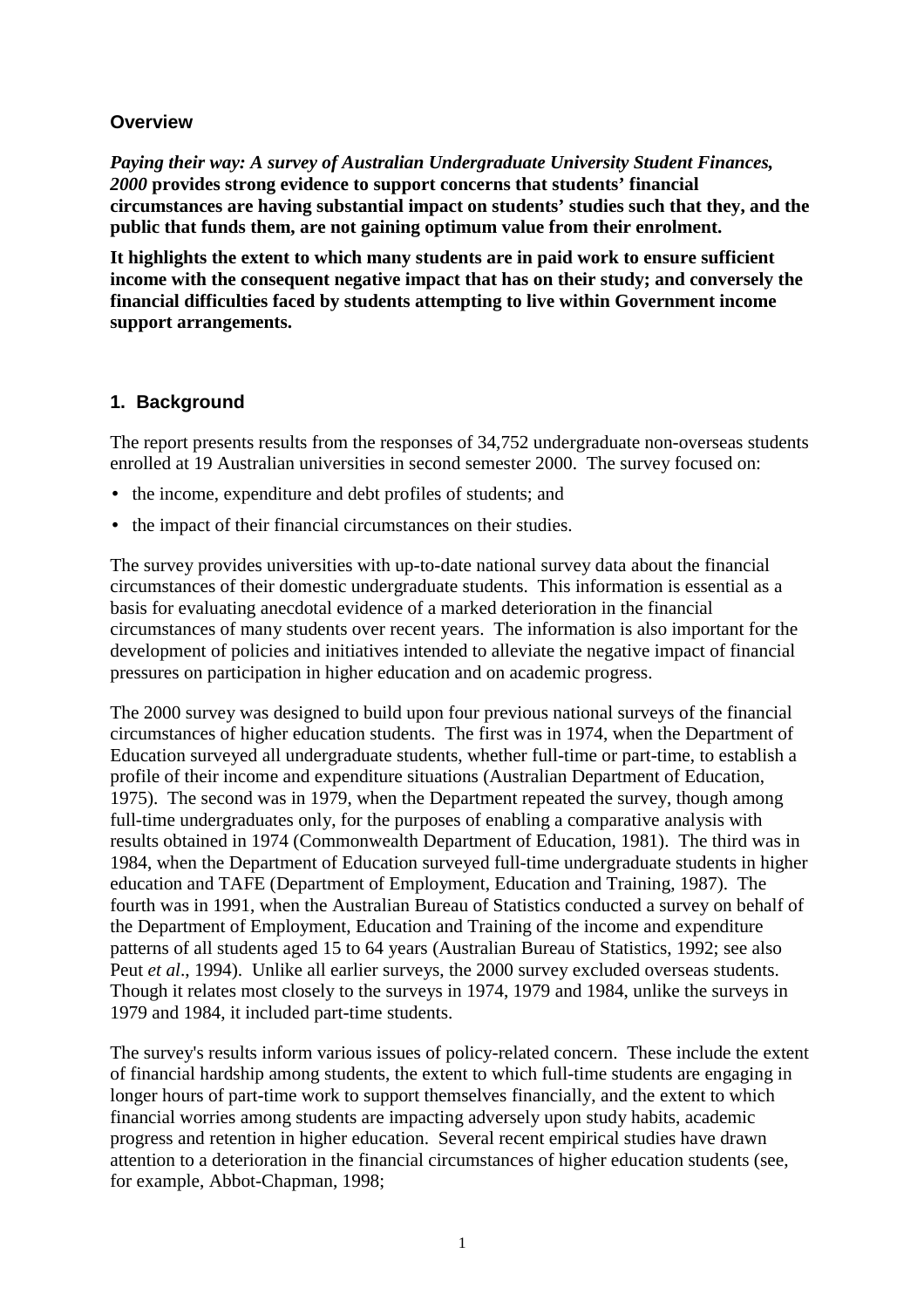| State/Institution                         | Total<br><b>Students</b> | Number<br>Selected | Number of<br>Respondents | Response<br>Rate |
|-------------------------------------------|--------------------------|--------------------|--------------------------|------------------|
| <b>Australian Catholic University</b>     | 7,112                    | 3,899              | 1,839                    | 47.2             |
| <b>Central Queensland University</b>      | 9,438                    | 4,800              | 2,038                    | 42.5             |
| <b>Charles Sturt University</b>           | 17,998                   |                    |                          |                  |
| <b>Curtin University of Technology</b>    | 14,308                   | 4,800              | 2,047                    | 42.6             |
| <b>Deakin University</b>                  | 18,914                   | 4,800              | 1,902                    | 39.6             |
| <b>Edith Cowan University</b>             | 14,723                   |                    |                          |                  |
| <b>Griffith University</b>                | 17,800                   | 4,800              | 2,101                    | 43.8             |
| James Cook University                     | 8,515                    |                    |                          |                  |
| La Trobe University                       | 15,057                   |                    |                          |                  |
| <b>Macquarie University</b>               | 12,755                   |                    |                          |                  |
| <b>Monash University</b>                  | 25,110                   | 4,800              | 1,806                    | 37.6             |
| Murdoch University                        | 7,562                    |                    |                          |                  |
| Northern Territory University             | 3,121                    |                    |                          |                  |
| Queensland University of Technology       | 21,904                   | 4,800              | 2,117                    | 44.1             |
| <b>RMIT University</b>                    | 16,587                   | 4,800              | 1,709                    | 35.8             |
| Southern Cross University                 | 7,234                    |                    |                          |                  |
| <b>Swinburne University of Technology</b> | 7,802                    | 4,800              | 1,910                    | 39.8             |
| The Australian National University        | 6,495                    | 4,800              | 1,999                    | 41.6             |
| <b>Flinders University</b>                | 10,490                   | 4,800              | 2,338                    | 48.7             |
| The University of Adelaide                | 11,472                   |                    |                          |                  |
| The University of Melbourne               | 20,608                   |                    |                          |                  |
| The University of New England             | 11,025                   |                    |                          |                  |
| The University of New South Wales         | 17,058                   | 4,800              | 1,813                    | 37.8             |
| The University of Newcastle               | 14,813                   |                    |                          |                  |
| The University of Queensland              | 22,061                   |                    |                          |                  |
| The University of Sydney                  | 25,141                   |                    |                          |                  |
| The University of Western Australia       | 9,815                    | 4,800              | 2,330                    | 48.5             |
| <b>University of Ballarat</b>             | 3,543                    | 2,000              | 848                      | 42.4             |
| <b>University of Canberra</b>             | 6,336                    | 4,800              | 1,954                    | 40.7             |
| <b>University of South Australia</b>      | 20,622                   | 4,800              | 1,987                    | 41.4             |
| University of Southern Queensland         | 9,890                    |                    |                          |                  |
| University of Tasmania                    | 9,514                    |                    |                          |                  |
| University of Technology, Sydney          | 14,866                   |                    |                          |                  |
| University of the Sunshine Coast          | 2,392                    | 1,892              | 876                      | 46.3             |
| <b>University of Western Sydney</b>       | 21,880                   | 4,800              | 1,616                    | 33.7             |
| University of Wollongong                  | 8,475                    |                    |                          |                  |
| <b>Victoria University</b>                | 12,196                   | 4,800              | 1,512                    | 31.5             |
| <b>TOTAL</b>                              | 484,632                  | 84,591             | 34,752                   | 41.1             |

**Table 1.1 Undergraduate enrolments in Australian universities, number of students selected, number of respondents, and response rate**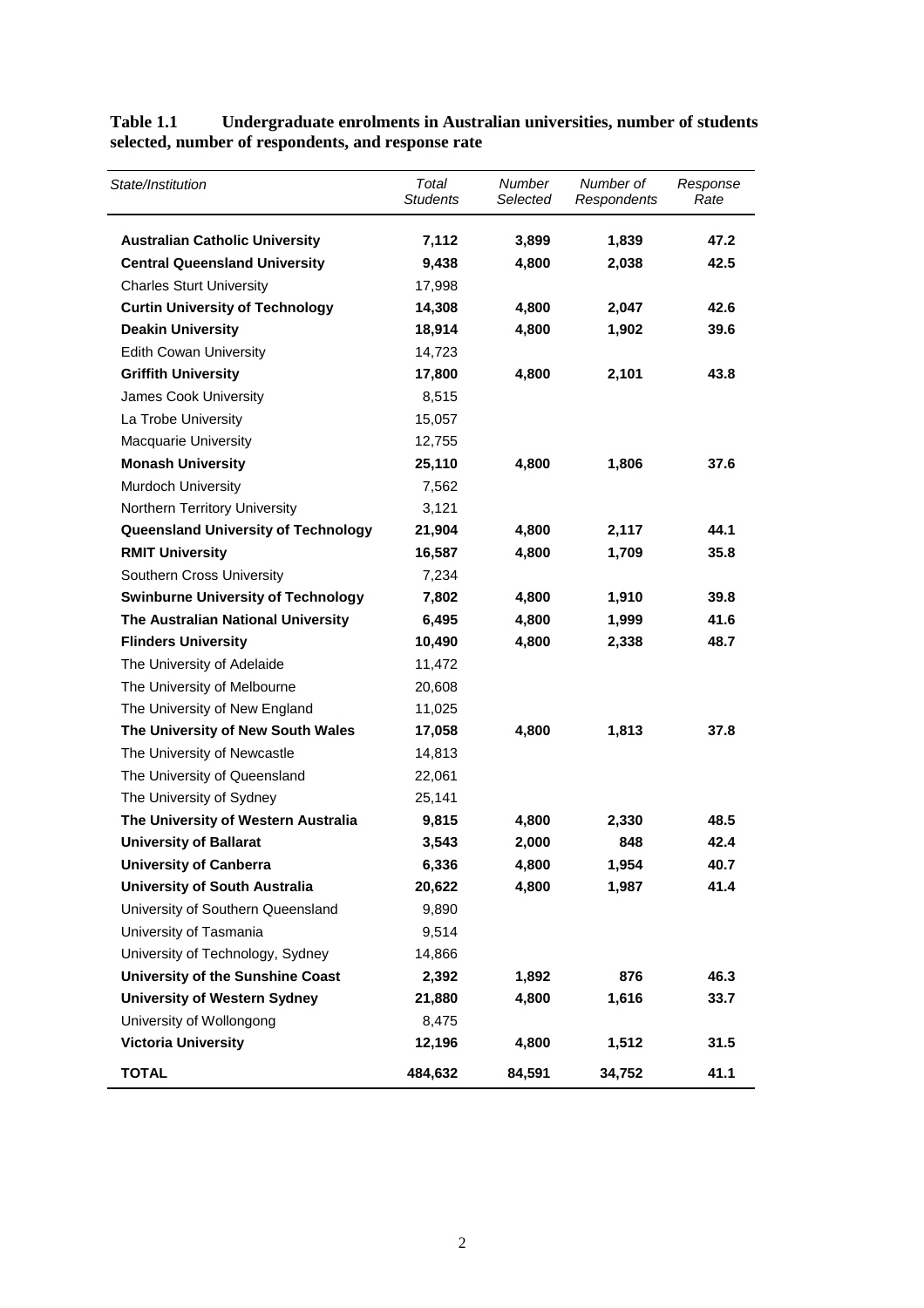McInnis *et al.*, 2000; Thies *et al.,* 2000; Wilson, 2000), and concern about this matter is strongly voiced in a number of submissions to the 2001 Australian Senate inquiry into higher education (see, for example, submission from the Equal Opportunity Practitioners in Higher Education - Victoria, 2001; and from McInnis, 2001). The issues are not confined to Australia, as is indicated by a recent and parallel investigation of student finances in the United Kingdom (Callender and Kemp, 2000).

The results also provide a basis for identifying categories of students most affected by financial hardship. The 'at risk' categories are widely regarded as including younger students forced to live away from home to study and younger students from families with modest incomes who do not qualify for a Youth Allowance (see, for example, Birrell *et al.*, 2000; Thies, 2000; Wilson, 2000).

# **2. A Description of the Survey**

In June 2000, AVCC member universities were invited to participate in the survey. Nineteen universities agreed -- 51.4% of Australian public universities accounting for 51.5% of nonoverseas undergraduate enrolments.

Table 1.1 shows the number of domestic students enrolled in undergraduate and enabling courses at Australia's 37 public universities in the year 2000. It also shows, for each of the 19 universities that participated in the survey, the number of students selected into the survey, the number of students who responded to the survey questionnaire, and the response rate.

Questionnaires were sent to 84,591 students and 34,752 responses were received – a response rate of 41.1%.

The tables presented in the Summary have a similar format with results presented separately for *full-time and part-time students* and for *male and female* students.

## **3. Income Support**

Students who receive government income-support find it invaluable. There is concern, however, about the level of support provided to students and the restricted access to that support. Income support for Australian university students has been available in various guises for many decades in Australia. The most recent major change to the programs of student-income support was the introduction of the Youth Allowance scheme in July 1998.

Youth Allowance is principally for persons aged under 25. Austudy continues as a separate income-support program for students who commence their studies when they are 25 years or older. Austudy recipients are considered independent of their parents. Only their own income and assets (and the income and assets of their partner, if any) are considered in determining eligibility. Youth Allowance recipients, however, may be assessed as independent of, or dependent on, their parents. If a student is assessed as dependent, then his or her parents' income and assets are considered in determining eligibility for Youth Allowance.

Full Youth Allowance benefits are received if the parents' taxable income is less than about \$25,000 (more if there are other dependent children). Benefits are reduced progressively as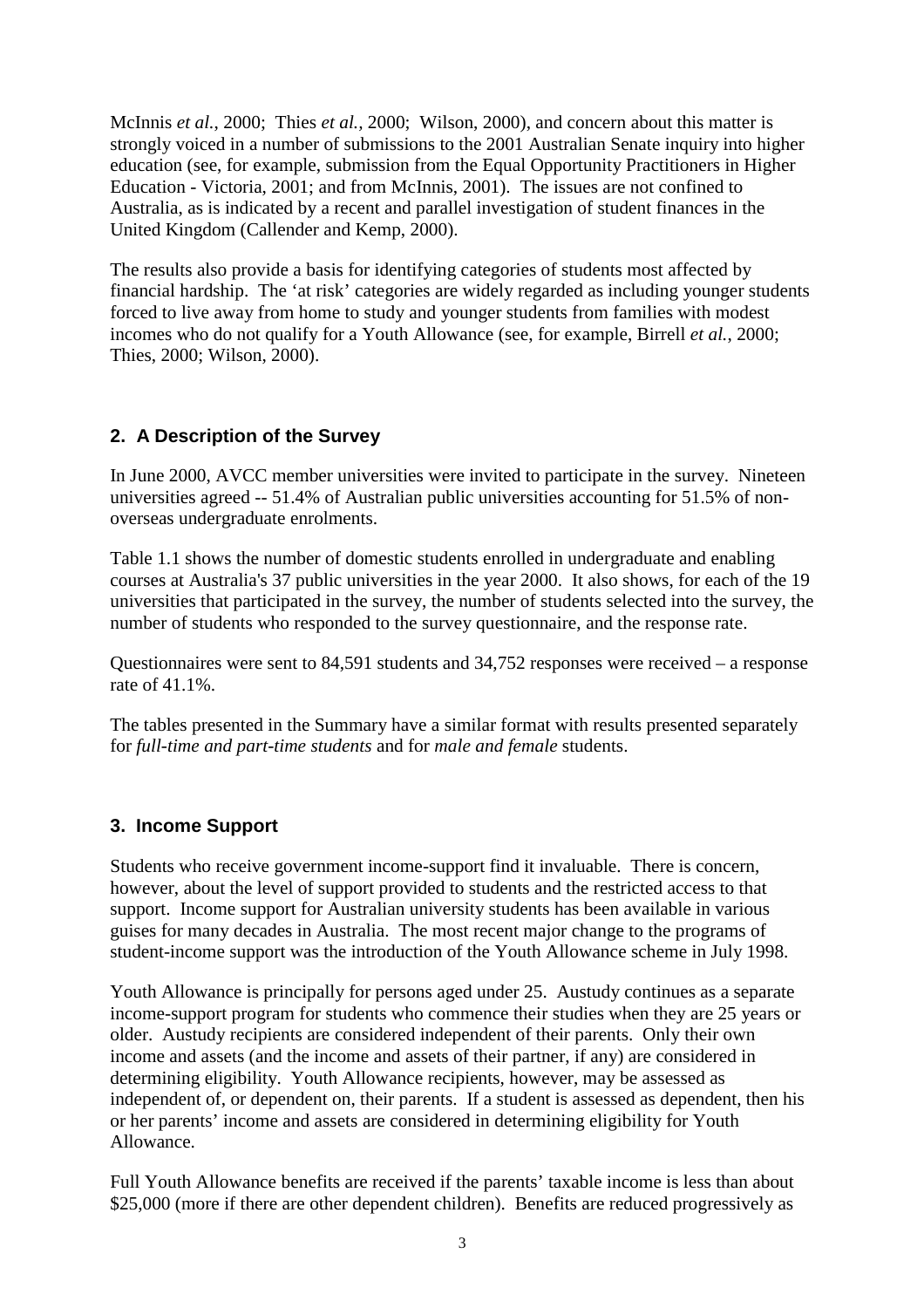the parents' income exceeds this limit. The full Youth Allowance and Austudy benefit for an unmarried person with no dependents is about \$140 per week (and about \$90 per week for living-at-home Youth Allowance). To receive the full Youth Allowance or Austudy benefit, a student needs to earn less than about \$110 per week (perhaps about eight hours of paid employment per week). Above that limit, student income-support is progressively reduced, initially by 50 cents in the dollar, and then with higher income, by 70 cents in the dollar.

These are strong financial disincentives that discourage students from working more than about a day a week. Effective 'tax' rates climb quite quickly to more than 50%. The total income from the limited part-time work that a student can undertake before encountering these disincentives, together with the money from the income-support programs, leaves participants in these programs financially vulnerable -- especially in the context of the costs of undertaking university education.

A fully Youth Allowance or Austudy eligible unmarried university student with no dependents who has a part-time job for about 8 hours a week will have an income of about \$250 a week. Additionally, a Youth Allowance recipient receiving the living away from home allowance (the full allowance) may receive rent assistance.

For many students Youth Allowance and Austudy make the difference between whether or not they are able to enrol at university:

*If I were to lose my Youth Allowance I wouldn't be able to continue my studies. I would not have been able to go to university if I couldn't have deferred HECS payments or if I wasn't getting Youth Allowance and rent assistance.*

But for most, the level of Youth Allowance and Austudy payments is too low.

*I cannot live and study effectively on Austudy. However I have little choice. It is very difficult to make ends meet as a student. I am only able to do so because I have a casual job - I could not afford to study on Youth Allowance alone.*

Youth Allowance and Austudy have limits on the maximum amount a student can earn before payments are reduced. So not only do many recipients find the payments too low, they are restricted in the amount they are able to earn to supplement those payments:

*Youth Allowance is not enough money and we are penalised in the extra hours we work through higher tax. Surely, you shouldn't be penalised for earning extra money, when Youth Allowance is not very much at all.*

Comparisons with unemployment benefits were common -- particularly by recipients of Austudy. The creation of the Youth Allowance addressed this problem for young people - and in some ways gave full-time students advantages compared with job seekers. The problem seems to persist, however, for older students. The lack of rent assistance (available to recipients of unemployment benefits and to some Youth Allowance beneficiaries) for Austudy recipients was a recurring theme:

*I know people that have discontinued studies as they can get more money on the dole (than Austudy etc). This seems ludicrous, as people should be encouraged to get an education. Difficult to live on Austudy alone without working. It would be good if the government subsidised rent assistance like Newstart. There's no encouragement to study.*

The income and asset tests used for eligibility for Youth Allowance and Austudy and the criteria used for assessing independence were frequently criticised.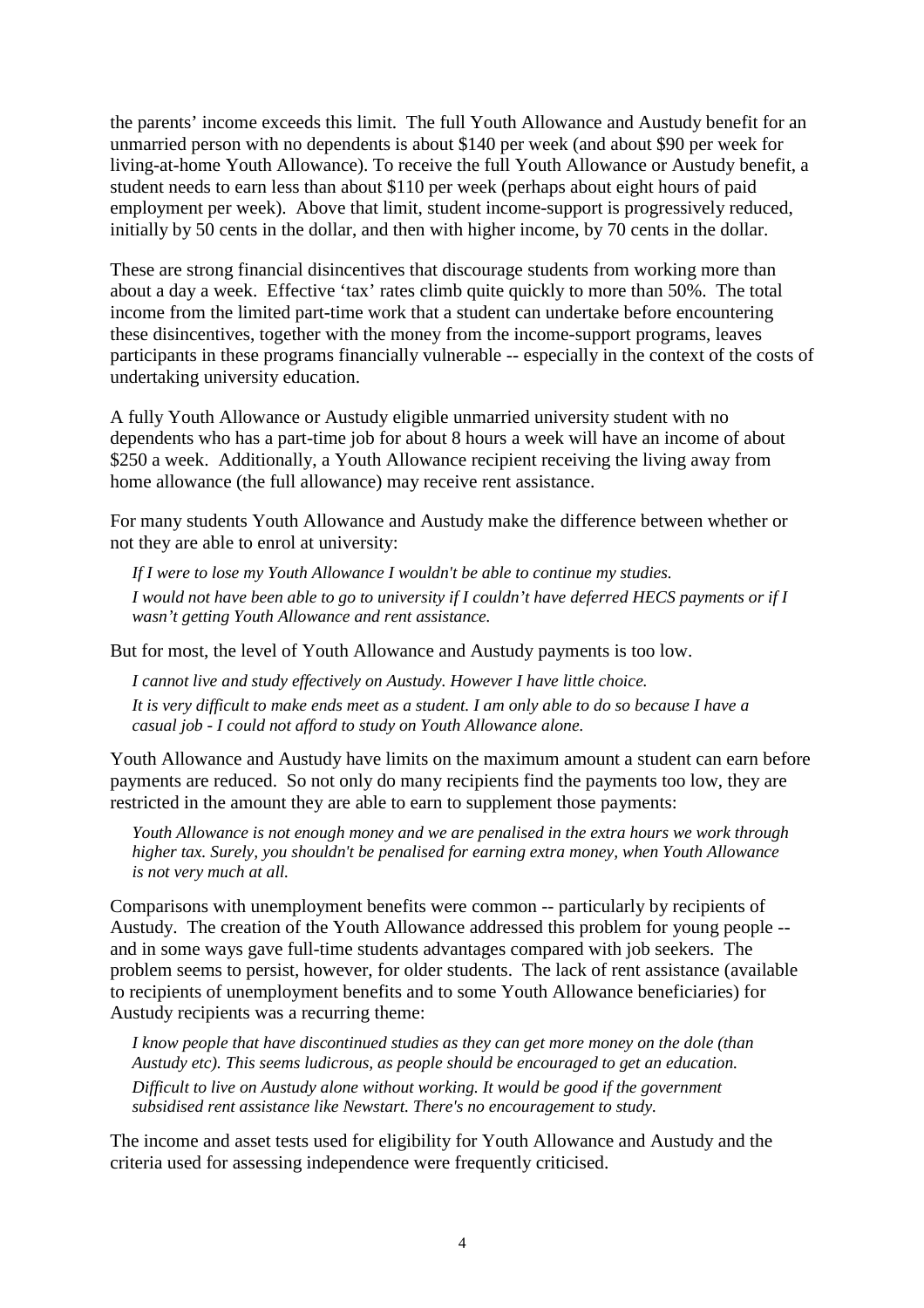*I couldn't get Youth Allowance because my parents earned too much, so I was forced to work 20 hours a week in order to claim independence. This had an adverse effect on my full time studies.*

*Our expenditure exceeds our income and thus we have slowly been selling off our assets (car etc) to cope. My wife's income is just over the threshold for us to receive Austudy assistance & life is quite difficult. People in our position should be eligible for Austudy.*

When students are means-tested based on their parents' income and assets, it is assumed that resources will be distributed to the student within the family. There are instances where this does not happen:

*Students who study full or part time should be able to obtain Youth Allowance no matter how much their parents earn. Not all parents who earn a decent income necessarily hand out money to their children.*

*I find the Youth Allowance definitions of dependent & independent very inaccurate. I'm considered dependent because I live 'at home' with my mother. However, I still pay board, buy groceries, pay part of the electricity and telephone bills etc.*

Table 3.1 shows the incidence of receipt of various forms of government income-support for undergraduate students in Australia. It also shows the extent to which students have applied for government support and not received it, and the reasons why their applications were refused. The table also shows the reasons why students did not apply for benefits.

- Nearly four in every ten students (38.7%) receive some form of government income support. The most common form of support is the Youth Allowance (23.3%) and Austudy (10.3%). The majority of recipients are categorised as 'independent' (19.0%) and receive their benefits at the full-rate (24.8%).
- Some 8.0% of students had applied for government benefits in 2000, but had been refused. The most important basis for rejection (5.0%) was the level of their parents' assets or income.
- More than half of all students (53.3%) received no government benefits and had not applied for any government income support. The major reasons for not applying were the level of their own or their parents' income or assets.
- Full-time students (45.4%) were substantially more likely to receive government income support than part-time students (17.0%) since Youth Allowance and Austudy are mostly restricted to persons undertaking full-time study. Part-time students, however, are more likely to report receipt of a pension, family allowances, or some other type of government support.
- Part-time students (5.9%) were also less likely to have applied for, and been refused, some form of government income support than full-time students (8.7%). The most common reason for part-time students' applications being refused is because they are studying part-time (1.8%), but collectively, the various forms of income and asset tests constitute a larger basis for refusal (3.1%). For full-time students, however, too high a level of parental income or assets (6.1%) is by far the largest single reason for refusal of applications for income support.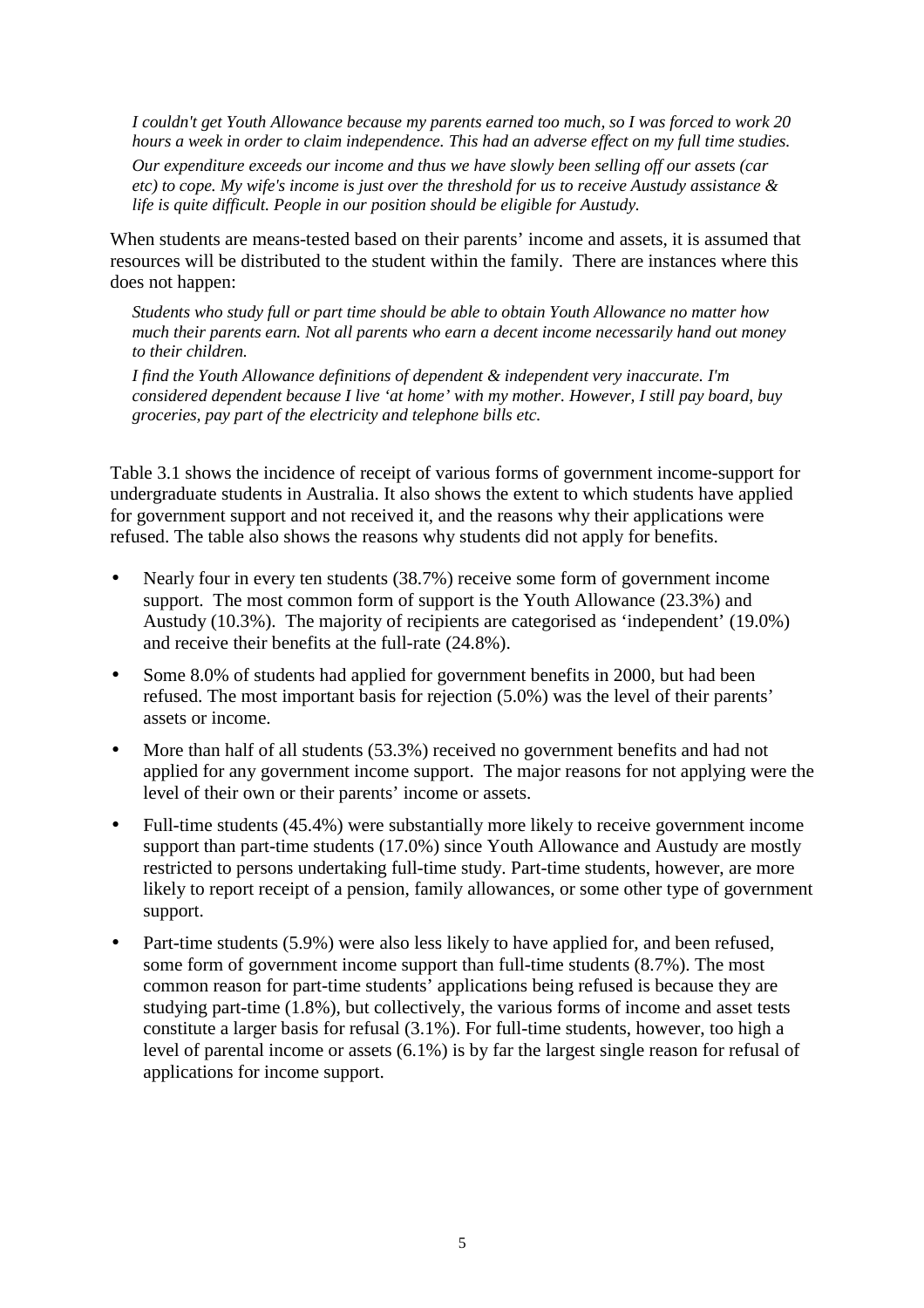| Enrolment                           |      | Full-time |                       |      | Part-time             |         |      | All  |                       |
|-------------------------------------|------|-----------|-----------------------|------|-----------------------|---------|------|------|-----------------------|
| Sex                                 | Male |           | <b>Female Persons</b> | Male | <b>Female Persons</b> |         | Male |      | <b>Female Persons</b> |
|                                     | $\%$ | $\%$      | $\%$                  | $\%$ | $\%$                  | $\%$    | $\%$ | $\%$ | $\%$                  |
| Received government support         | 45.1 | 45.7      | 45.4                  | 12.3 | 20.3                  | 17.0    | 37.8 | 39.4 | 38.7                  |
| Youth Allowance                     | 28.7 | 30.6      | 29.7                  | 2.8  | 2.4                   | 2.5     | 22.8 | 23.6 | 23.3                  |
| Austudy                             | 14.9 | 10.9      | 12.7                  | 2.2  | 2.8                   | 2.5     | 12.1 | 9.0  | 10.3                  |
| Abstudy                             | 0.6  | 0.6       | 0.6                   | 0.1  | 0.5                   | 0.3     | 0.4  | 0.5  | 0.5                   |
| Pension (or equivalent)             | 0.7  | 2.3       | 1.6                   | 2.4  | 6.6                   | 4.8     | 1.1  | 3.4  | 2.4                   |
| Family/Parenting Allowance          | 1.6  | 3.8       | 2.8                   | 1.9  | 11.4                  | 7.4     | 1.7  | 5.7  | 3.9                   |
| Other government support            | 1.4  | 1.8       | 1.6                   | 3.3  | 3.1                   | 3.2     | 1.8  | 2.1  | 2.0                   |
| Level of support                    |      |           |                       |      |                       |         |      |      |                       |
| Dependent                           | 15.6 | 15.9      | 15.8                  | 2.5  | 4.2                   | 3.5     | 12.6 | 13.1 | 12.9                  |
| Independent                         | 23.0 | 22.5      | 22.7                  | 5.8  | 7.9                   | 7.0     | 19.2 | 18.9 | 19.0                  |
| Not sure/not applicable/no answer   | 6.5  | 7.3       | 6.9                   | 4.0  | 8.2                   | 6.5     | 6.0  | 7.4  | 6.8                   |
| Received at full-rate               | 30.2 | 28.9      | 29.5                  | 7.4  | 10.8                  | 9.4     | 25.1 | 24.4 | 24.8                  |
| Not received at full rate because:  |      |           |                       |      |                       |         |      |      |                       |
| Parents' income/assets too high     | 5.4  | 5.0       | 5.2                   | 0.3  | 0.4                   | 0.4     | 4.2  | 3.9  | 4.0                   |
| Partner's income/assets too high    | 0.6  | 0.8       | 0.7                   | 0.4  | 2.4                   | 1.6     | 0.5  | 1.2  | 0.9                   |
| Own income/assets too high          | 4.4  | 5.8       | 5.1                   | 1.7  | 2.9                   | 2.4     | 3.8  | 5.0  | 4.5                   |
| Completed too much study            | 0.1  | 0.1       | 0.1                   | 0.0  | 0.0                   | $0.0\,$ | 0.1  | 0.0  | 0.1                   |
| Not full-time study                 | 0.0  | 0.1       | 0.1                   | 0.4  | 0.8                   | 0.6     | 0.1  | 0.2  | 0.2                   |
| Other                               | 1.4  | 1.8       | 1.6                   | 0.6  | 1.1                   | 0.9     | 1.2  | 1.6  | 1.4                   |
| Don't know reason                   | 2.0  | 2.1       | 2.1                   | 0.4  | 0.4                   | 0.4     | 1.7  | 1.7  | 1.7                   |
| Not stated                          | 1.0  | 1.1       | 1.0                   | 1.1  | 1.5                   | 1.3     | 1.1  | 1.4  | 1.1                   |
| Applied but did not receive support | 8.1  | 9.1       | 8.7                   | 4.9  | 6.6                   | 5.9     | 7.4  | 8.5  | 8.0                   |
| Own income too high                 | 0.7  | 1.1       | 0.9                   | 0.9  | 1.3                   | 1.1     | 0.8  | 1.1  | 1.0                   |
| Own assets too high                 | 0.1  | 0.1       | 0.1                   | 0.0  | 0.1                   | 0.0     | 0.1  | 0.1  | 0.1                   |
| Parents' income/assets too high     | 5.7  | 6.3       | 6.1                   | 1.6  | 1.4                   | 1.5     | 4.8  | 5.1  | 5.0                   |
| Partner's income/assets too high    | 0.3  | 0.6       | 0.5                   | 0.3  | 0.6                   | 0.5     | 0.3  | 0.6  | 0.5                   |
| Studied too long                    | 0.5  | 0.2       | 0.3                   | 0.2  | 0.3                   | 0.3     | 0.4  | 0.2  | 0.3                   |
| Not full-time study                 | 0.0  | 0.0       | 0.0                   | 1.3  | 2.3                   | 1.8     | 0.3  | 0.6  | 0.5                   |
| Course excluded                     | 0.0  | 0.0       | 0.0                   | 0.1  | 0.0                   | 0.1     | 0.1  | 0.0  | 0.1                   |
| Other reason                        | 0.6  | 0.5       | 0.6                   | 0.2  | 0.5                   | 0.3     | 0.5  | 0.5  | 0.5                   |

#### **Table 3.1 Receipt and non-receipt of government support by sex, enrolment status and background characteristics: All students**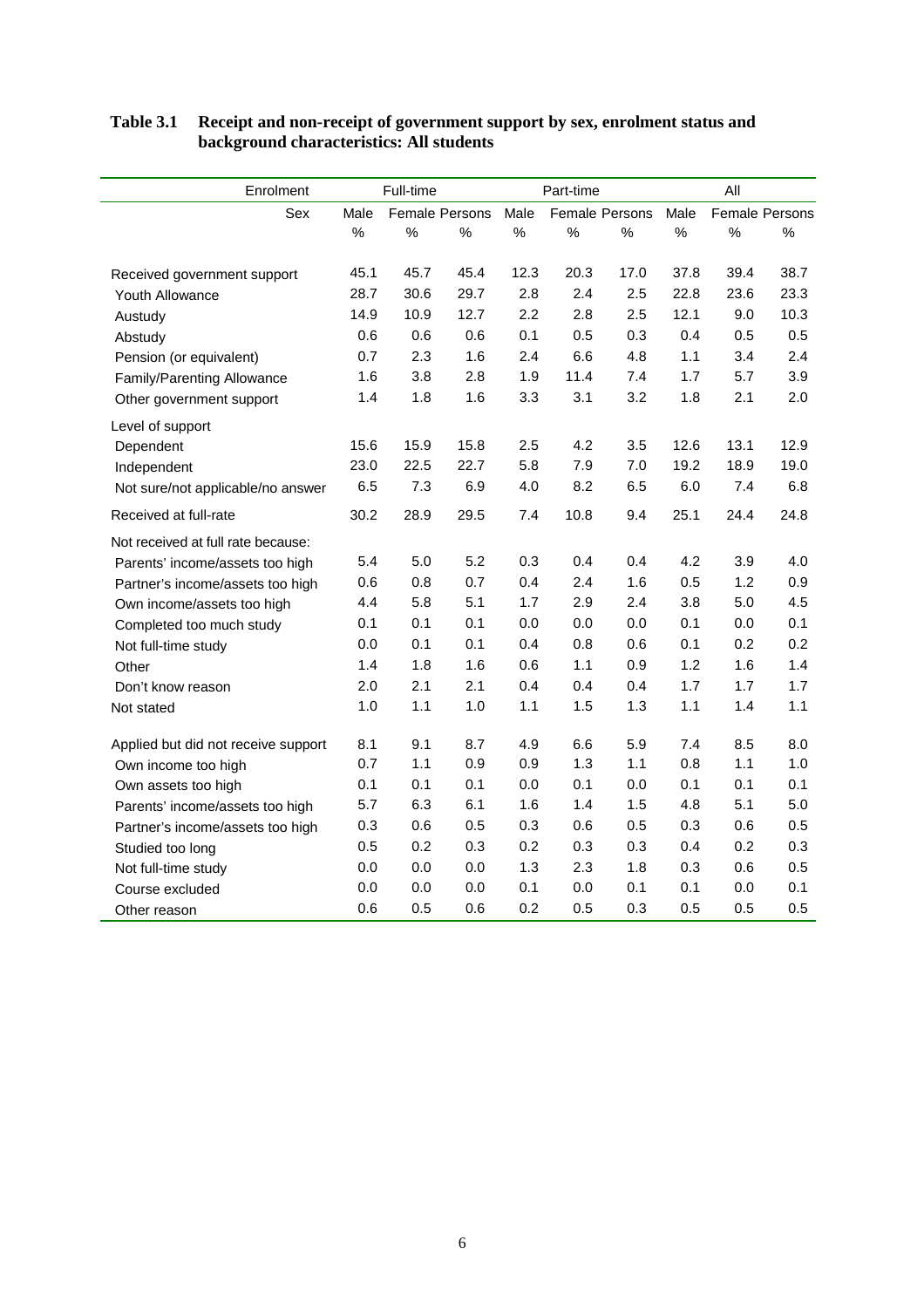#### *Table 3.1 Continued*

| Did not apply                   | 46.7  | 45.2  | 45.9  | 82.9 | 73.1 | 77.2 | 54.8  | 52.0  | 53.3  |
|---------------------------------|-------|-------|-------|------|------|------|-------|-------|-------|
| Own income/assets too high      | 5.5   | 4.1   | 4.7   | 43.1 | 32.2 | 36.8 | 13.9  | 11.0  | 12.3  |
| Parents' income/assets too high | 24.3  | 25.7  | 25.1  | 7.1  | 6.2  | 6.6  | 20.4  | 20.9  | 20.7  |
| Partner's inc/assets too high   | 1.9   | 3.0   | 2.5   | 1.7  | 6.8  | 4.7  | 1.9   | 4.0   | 3.0   |
| No need                         | 4.0   | 2.8   | 3.3   | 9.9  | 6.7  | 8.0  | 5.3   | 3.7   | 4.4   |
| Did not expect approval         | 7.0   | 6.0   | 6.5   | 8.9  | 10.3 | 9.8  | 7.4   | 7.1   | 7.2   |
| Not eligible to apply           | 2.4   | 1.9   | 2.1   | 9.0  | 8.2  | 8.5  | 3.9   | 3.5   | 3.6   |
| Other reason                    | 1.7   | 1.6   | 1.6   | 3.1  | 2.7  | 2.9  | 2.0   | 1.9   | 1.9   |
| Student finance supplement loan | 6.5   | 5.8   | 6.1   | 1.9  | 2.7  | 2.3  | 5.5   | 5.0   | 5.2   |
| Supplementary benefits          |       |       |       |      |      |      |       |       |       |
| Pensioner education supplement  | 0.5   | 2.8   | 1.8   | 2.0  | 7.0  | 4.9  | 0.8   | 3.8   | 2.5   |
| Health care card                | 27.1  | 31.2  | 29.4  | 8.2  | 12.3 | 10.6 | 22.8  | 26.5  | 24.9  |
| Commonwealth rent assistance    | 9.4   | 10.3  | 9.9   | 2.4  | 5.3  | 4.1  | 7.8   | 9.1   | 8.5   |
| State rent assistance           | 1.4   | 1.7   | 1.5   | 0.3  | 1.1  | 0.8  | 1.2   | 1.5   | 1.4   |
| $n =$                           | 10116 | 16514 | 26673 | 2534 | 4842 | 7385 | 12774 | 21547 | 34374 |

- Correspondingly, part-time students (77.2%) were far more likely to have not applied for, and not received, any form of income support than full-time students (45.9%). In keeping with their higher levels of full-time work, and older age profile, part-time students didn't apply principally because their own income or assets were too high.
- Part-time students were generally more likely to receive the supplementary benefits than full-time students, a result that is consistent with the higher incidence of receipt of pensions by part-time students. The apparently high frequency of possession of a health care card by students overall, and by full-time students in particular, may reflect confusion between a Medicare card and a Health Card.

#### **4. Debt**

The need to borrow is an indicator of financial distress. That debt itself can then exacerbate financial difficulties through the need to pay interest and in turn reduce the likelihood of course completion. Additionally, if study produces debt, it may deter potential students from those categories with a higher likelihood of having to borrow to continue their study.

In 2000, 10.7% of undergraduate students obtained a loan (excluding HECS) to continue their studies. The average amount borrowed was \$3,943 -- a fairly substantial amount in the context of the average incomes of students. Such amounts are probably cumulative across the three or more years required to obtain a qualification. Students from those categories that correspond to disadvantage were more likely to have needed to borrow money.

Students commented on their sense of despair about their increasing indebtedness.

*Basically, I live in debt while attending university; ends never meet; Austudy only allows you to work a certain number of hours regardless of your expenditure; I'm always borrowing money and stressing over how to make my budget stretch.*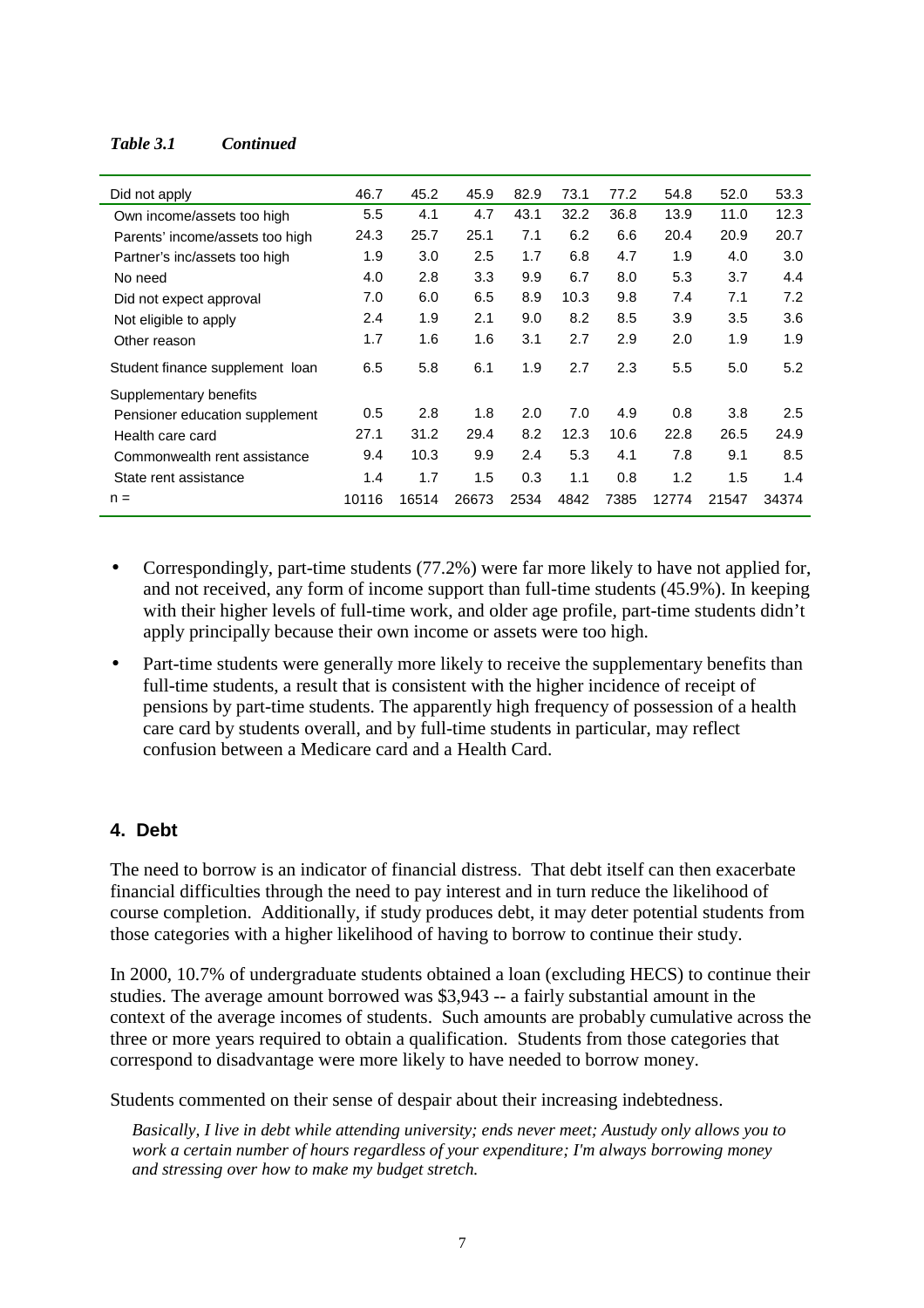*A large financial burden is the interest on loan repayments. Current Centrelink payments do not meet this cost of living so extra expenditure goes on credit cards, until the end of semester 2 when I can get an adequate amount of work to repay loans.*

Financial Supplement Loans are available to tertiary students who are eligible for Youth Allowance, Austudy, Abstudy or the Pensioner Education Supplement. Each year, eligible independent students can trade in up to \$3,500 of their government payment for a Supplement Loan of twice that amount (that is, \$7,000 or an extra \$70 per week). The amount is paid to students in installments spread across the year. Students not eligible for income-support because of the means test can receive a supplement loan of \$2,000 (about \$40 per week) under a more liberal means test.

Students were very positive about the Financial Supplement Loan Scheme:

*University loan scheme is great.*

*If I was not able to receive the supplementary loan I would not be able to attend university. Could not have done this course without the assistance of an \$8,000 government loan. Financial situation hard at first -- hard to live out of home on Youth Allowance. Took out a student supplement loan which is easier. Still hard. I am now working two casual bar jobs to get savings, so I can buy textbooks, pay car loan & fees.*

Nevertheless, such loans simply add to the long-term debt burden of students.

The financial supplement is designed to meet everyday living expenses -- payments are spread across the year. It does not address the situation that frequently prompts a student to obtain a loan -- a large single bill or set of bills.

# **5. Payment of HECS**

Payment of fees for undergraduate courses at Australian universities is principally through the HECS. At the heart of HECS is an income-contingent loan. The Commonwealth Government provides the loan and students are required to repay it over a number of years at progressively higher rates as their taxable income passes certain thresholds.

There is considerable variation in the final HECS debt of graduates. At the lower-end is a HECS charge of about \$10,500 for a three-year Arts degree. At the upper-end, students can be charged nearly \$30,000 for a five-year course in medicine.

Students can pay their HECS at the beginning of the year or semester in which the payment is due with a 25% discount -- an approach termed 'up-front payment'. Alternatively, students can defer their charge and repay it over time when their annual taxable income meets specified levels. Students can also pay some of their HECS charge up-front (a minimum of \$500) and receive the discount and then pay the remainder as a deferred loan.

Partial or full up-front payment of fees may indicate that a student has some discretionary expenditure -- they can pay their fees now even though such payment could be deferred. On the other hand, it may indicate that someone is willing to pay those fees for the student. While HECS may be paid for the student, support may not extend to daily living expenses.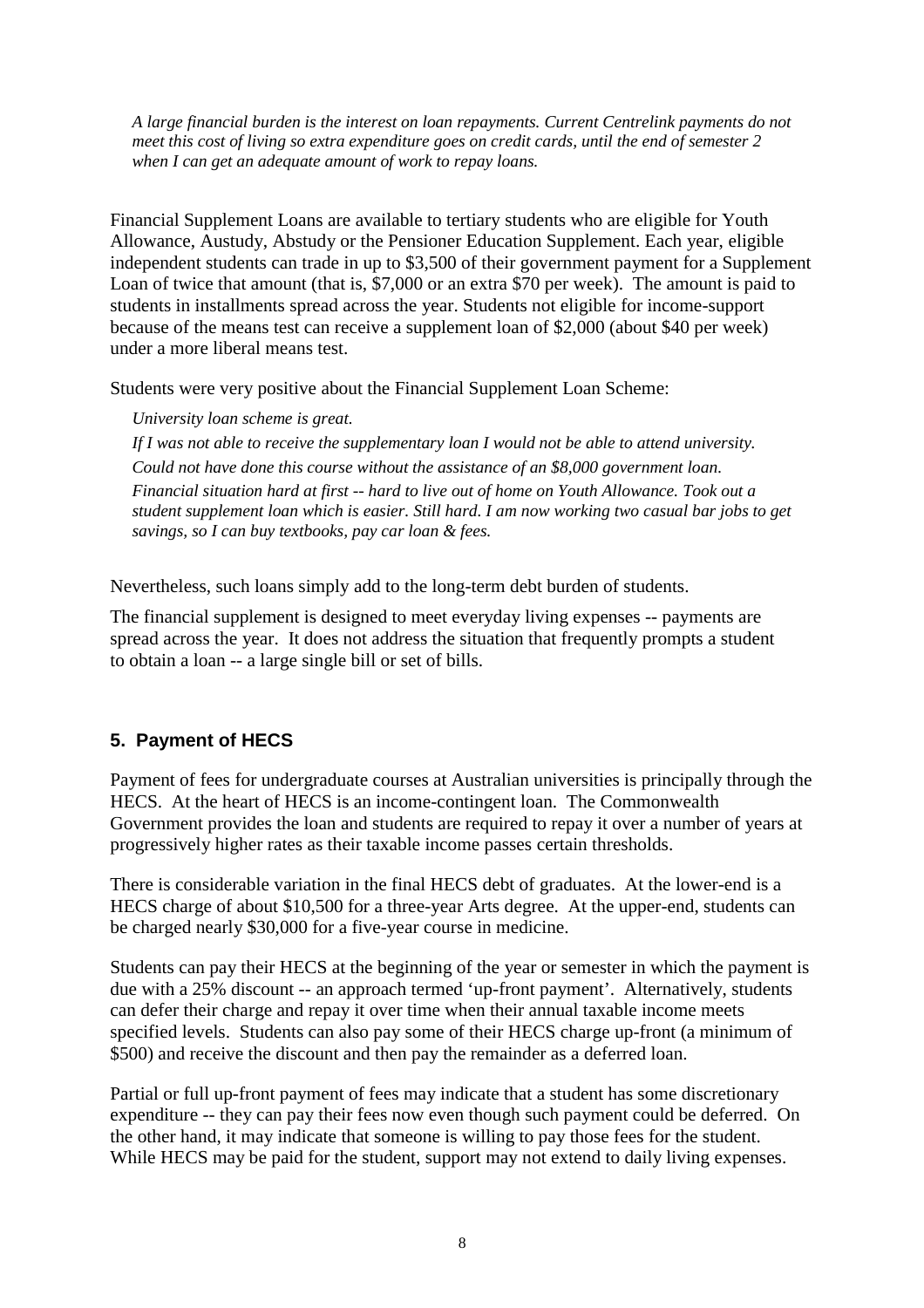The comments of some students indicate that they have a low tolerance of debt -- that they would rather undertake more paid work during their course, even to the detriment of their studies, in order to avoid the comparatively benign debt represented by HECS.

Table 5.1 shows the pattern of responses to the questions about payment of fees. Students were initially asked whether they were in a HECS course (88.0%), a HECS exempt course (2.1%), or a full fee paying course (9.8%). Full fee paying undergraduate enrolments have only been introduced in the last few years and enrolments have been small. It is unlikely that 9.8% of the sample are enrolled as full fee paying students. The response pattern indicates that students may have misunderstood the question and possibly equated HECS with deferred payment and up-front payment as full-fee payment.

Any such misunderstanding makes little difference to the subsequent responses. Students understand whether they pay course fees, even if they may not always be able to discriminate between HECS up-front payments and full-fee payments. The results are summarised in Table 5.1 in the row headed 'Payment of any fee'. Just over one in four (26.5%) students paid a course fee up-front.

Part-time students were more likely to pay their fee than full-time students -- for males, 44.6% of part-time students compared with 22.8% of full-time students and for females, 36.0% of part-time students compared with 22.2% of full-time students. While for full-time students there is little difference between males and females, for part-time students males were more likely to pay their course fees than female students -- doubtless a reflection of their better financial position.

The percentages deferring fees, fee exempt and paying a fee do not always sum to 100 in Table 5.1 because of a small number of missing cases. Nevertheless, the inverse of paying fees is deferral of fees and these values show a pattern that mirrors those for fee-paying - higher deferral by full-time students, and by females within part-time students.

Table 5.1 also shows the mean amount of fees payed by students for those who paid some fees. Females tended to pay a little less than males for both full- and part-time students inpart because they were more likely to only pay part of their HECS fee. The differences, however, are slight. The major difference is between full- and part- time students. As might be expected, full-time students pay about twice as much as part-time students, reflecting their different course loads.

Students do not necessarily pay their fees themselves. Table 5.1 shows that there is substantial variation in the sources of payment between full-time and part-time students. Parttime students are far more likely than full-time students to pay course fees themselves or to have their course fees paid by their employer.

Full-time students, however, are more likely to have their fees paid by their parents than are part-time students. There was relatively little difference between male and female full-time students, but for part-time students, males were more likely both to pay their course fees themselves or to have them paid (or part-paid) by their employer.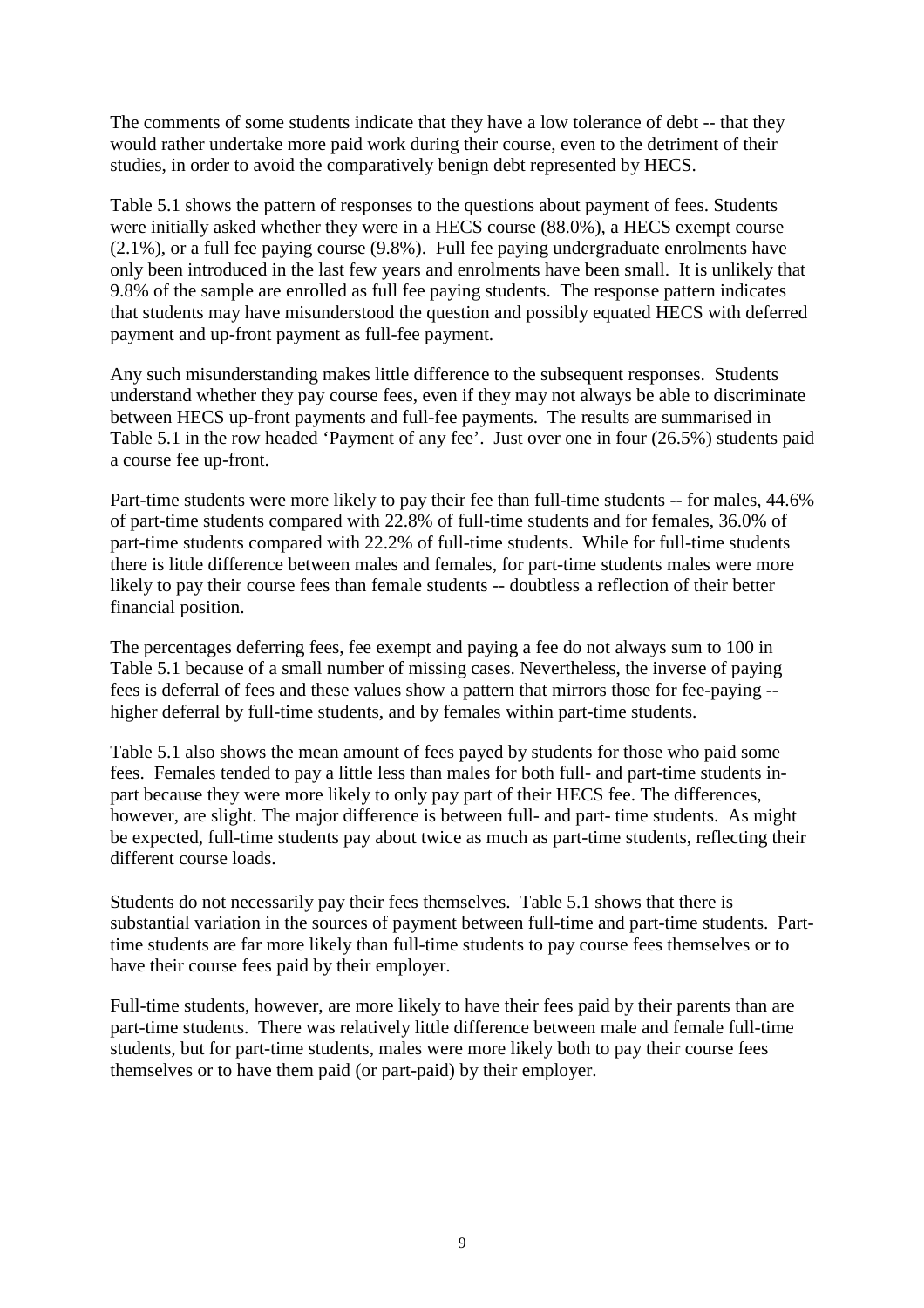| Enrolment                        |      | Full-time |      |      | Part-time |      |      | All    |      |
|----------------------------------|------|-----------|------|------|-----------|------|------|--------|------|
| Sex                              | Male | Female    | All  | Male | Female    | All  | Male | Female | All  |
|                                  | %    | %         | %    | %    | %         | %    | %    | $\%$   | %    |
| <b>Type of fees</b>              |      |           |      |      |           |      |      |        |      |
| <b>HECS</b>                      | 90.2 | 90.2      | 90.2 | 78.3 | 82.9      | 81.0 | 87.4 | 88.4   | 88.0 |
| <b>HECS</b> exempt               | 1.6  | 2.3       | 2.0  | 2.8  | 1.8       | 2.2  | 1.9  | 2.1    | 2.1  |
| Full fee                         | 8.1  | 7.5       | 7.8  | 18.6 | 14.7      | 16.3 | 10.5 | 9.3    | 9.8  |
| <b>Payment of HECS fees</b>      |      |           |      |      |           |      |      |        |      |
| Deferred all                     | 74.4 | 74.4      | 74.4 | 51.5 | 60.8      | 56.9 | 69.1 | 71.0   | 70.1 |
| Paid part                        | 5.2  | 5.7       | 5.5  | 3.6  | 4.0       | 3.8  | 4.9  | 5.3    | 5.1  |
| Paid all                         | 9.5  | 9.0       | 9.2  | 22.4 | 17.3      | 19.4 | 12.4 | 11.0   | 11.6 |
| <b>Payment of any fee</b>        | 22.8 | 22.2      | 22.5 | 44.6 | 36.0      | 39.5 | 27.8 | 25.6   | 26.5 |
| <b>Mean amount paid for fees</b> |      |           |      |      |           |      |      |        |      |
| Paid part (\$)                   | 1397 | 1363      | 1376 | 1065 | 1132      | 1106 | 1343 | 1318   | 1327 |
| Paid all (\$)                    | 3494 | 3227      | 3354 | 1421 | 1426      | 1423 | 2618 | 2498   | 2557 |
| Paid any (\$)                    | 3088 | 2806      | 2935 | 1541 | 1528      | 1535 | 2507 | 2346   | 2421 |
| Fees paid by                     |      |           |      |      |           |      |      |        |      |
| Self                             | 5.7  | 5.2       | 5.4  | 28.6 | 24.0      | 25.9 | 10.9 | 9.9    | 10.3 |
| Self partly                      | 2.8  | 2.6       | 2.7  | 3.9  | 4.2       | 4.0  | 3.1  | 2.9    | 3.0  |
| Other                            | 13.9 | 14.2      | 14.1 | 11.5 | 7.2       | 9.0  | 13.4 | 12.5   | 12.9 |
| Parents                          | 15.5 | 15.6      | 15.6 | 3.9  | 3.6       | 3.7  | 12.9 | 12.6   | 12.7 |
| Partner/spouse                   | 0.2  | 0.4       | 0.3  | 0.4  | 1.9       | 1.2  | 0.3  | 0.7    | 0.5  |
| Relatives/friends                | 0.3  | 0.4       | 0.4  | 0.1  | 0.1       | 0.1  | 0.3  | 0.3    | 0.3  |
| Employer                         | 0.5  | 0.1       | 0.3  | 10.7 | 5.4       | 7.6  | 2.8  | 1.4    | 2.0  |
| Other                            | 0.2  | 0.3       | 0.3  | 0.3  | 0.3       | 0.3  | 0.3  | 0.3    | 0.3  |

#### **Table 5.1 Course fees, HECS payment and source by sex, enrolment status and student characteristics: All students**

The attitude to HECS depends on what students saw as the alternative. The view that higher education should be free was consistent with the abolition of HECS.

*Get rid of HECS, make university free for everyone.*

Other students just wanted the HECS levy reduced.

*Less HECS fees. I feel they are too high. It works out to be about \$20-\$50 a lecture.*

*Should not charge HECS for first undergraduate degree.*

*It would be nice to see if HECS could be reduced, if not removed from students who end up failing semesters.*

*Less HECS -- it seems to be a lot to get out of university and get hit with a \$25,000 loan to repay.*

On the other hand, if the alternative was up-front course fees, the attitude to HECS was more positive.

*It would be almost impossible for me to go to university if it weren't for the HECS system as it is now.*

*No matter what government changes take place in the future, no university fees should ever have to be paid up-front. HECS must always be an option.*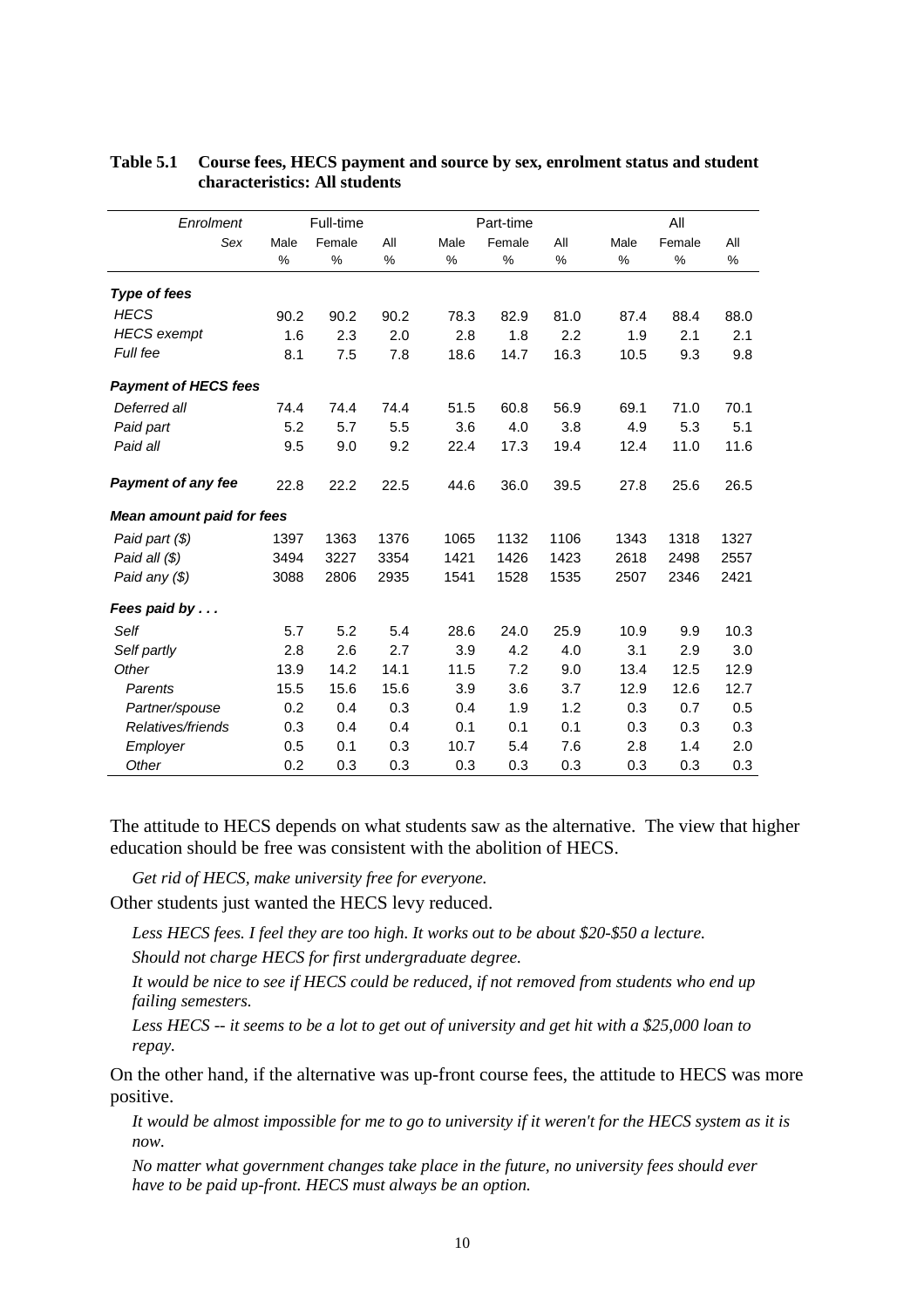*I am glad the 'deferred HECS' option is available or else I would have never gone to university. HECS must stay.*

Many students want HECS expanded to include compulsory non-academic fees such as union fees or to textbooks.

*I would like to see the addition of methods of putting other uni-related fees (books, parking permits) on HECS, or being able to pay in installments.*

*Should be able to defer student union fees via HECS.*

*Make HECS payments possible to be deferred for summer school units. At the moment these fees are to be paid up-front.*

HECS was designed to have a minimum impact on access to university or the choice of course. At the outset, doubts were raised about possible indirect effects through debtaversion. The introduction of different rates of HECS for different courses could certainly have a direct effect on choice of course.

*I think it is getting harder for (partially) dependent spouses to study since I started in 1995, because of increases in HECS and repayment rates.*

*Times are tough - the burden of HECS weighs heavy. Working full-time and studying is hard with no support.*

*I am crippled by HECS debt I can't repay.*

Low income thresholds at which repayment of HECS begins mean that some students begin to repay their HECS debt before they have completed their course -- compounding what may be an already difficult financial position.

*Increase the amount earned before taking out compulsory HECS. Low HECS threshold makes it difficult for me to supplement income and not end up having to pay a percentage of wages back in HECS.*

HECS receives considerable support among students as an alternative to the payment of upfront fees -- even though it can result in levels of debt that many students consider worrying. The students who are most likely to make use of the deferred HECS option are those with relatively disadvantaged financial circumstances. For full-time students, who are more likely to be dependent on their family, payment of up-front course fees is more closely related with family resources. For part-time students, who are more likely to be independent, it is associated with personal resources. For both full- and part-time students, recipients of government payments were substantially less likely to pay up-front fees than other students.

#### **6. Choice of Course, University and Mode of Study**

A student's choice of course, of university, and of mode of study may be influenced by their financial circumstances. Different courses require different levels of financial commitment. Not only are HECS rates higher for some courses than others, but some courses are typically longer than others. Additionally courses may differ in their requirements for materials and equipment.

Attendance at a university of choice may also have financial implications for a student. Even if a student does not change their place of residence, he or she may face prohibitively high transport costs to attend a university further from home. Alternatively, moving home in order to attend a university may increase accommodation costs and living expenses.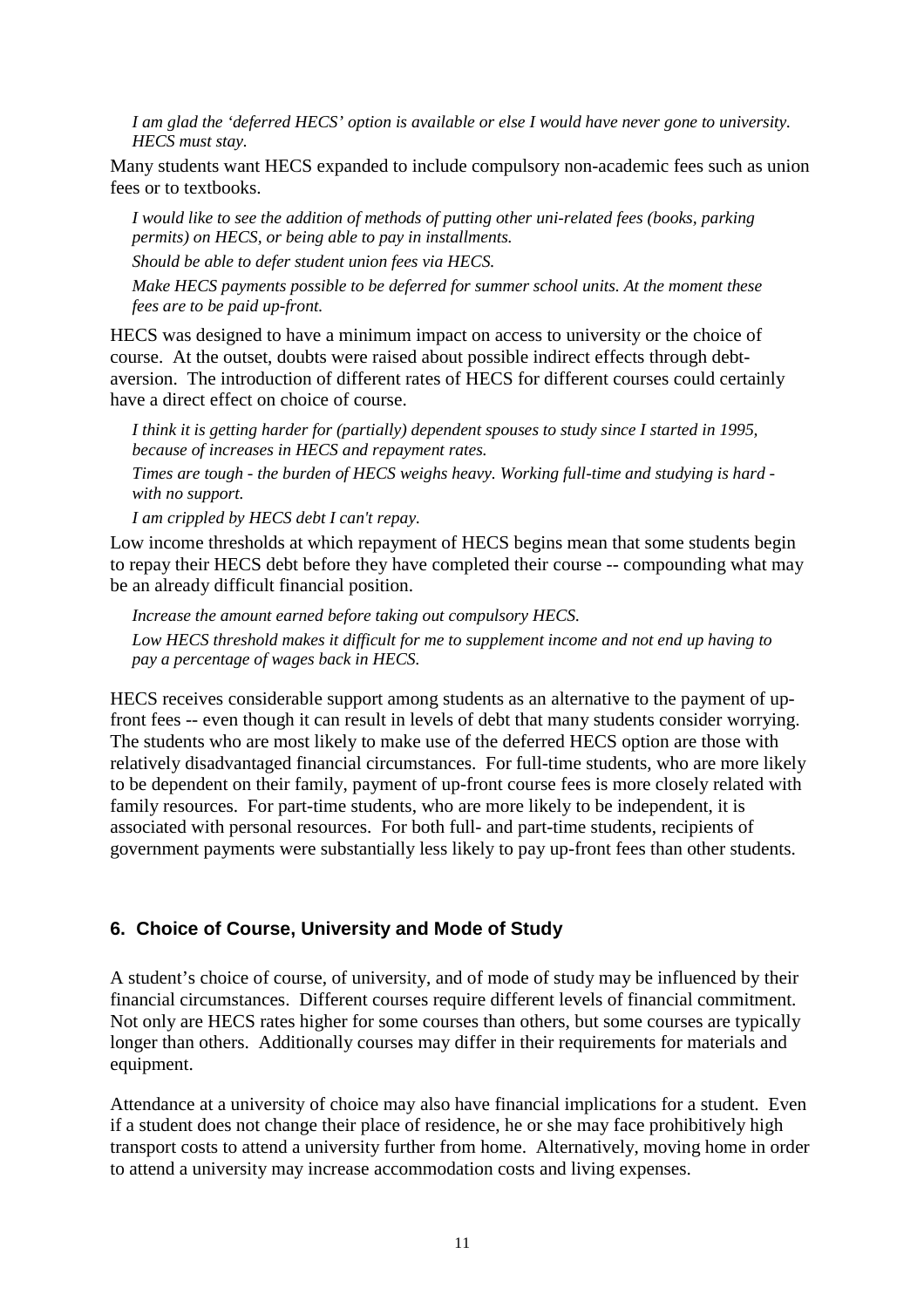| Enrolment            |      | Full-time |      |      | Part-time |      |      | Αll    |      |  |
|----------------------|------|-----------|------|------|-----------|------|------|--------|------|--|
| Sex                  | Male | Female    | All  | Male | Female    | All  | Male | Female | All  |  |
|                      | %    | %         | %    | %    | %         | %    | %    | %      | %    |  |
| Choice of course     | 11.0 | 10.6      | 10.8 | 11.3 | 12.8      | 12.2 | 11.1 | 11.1   | 11.1 |  |
| Choice of university | 17.1 | 19.3      | 18.3 | 12.2 | 15.8      | 14.2 | 16.1 | 18.5   | 17.4 |  |
| Mode of study        | 16.4 | 15.5      | 15.9 | 44.5 | 48.8      | 47.0 | 22.8 | 23.8   | 23.3 |  |

#### **Table 6.1 Influence of financial circumstances on aspects of study by sex and enrolment status: All students**

Most obviously, mode of study is influenced by financial circumstances. Students with families to support may simply not be able to afford to study full-time -- they need the income from their full-time job to support their families.

The survey addressed these questions by asking students whether their financial circumstance had influenced their choice of course, of university, and of mode of study. The results are shown in Table 6.1.

- Financial circumstances had influenced the *choice of course* of 11.1% of all students. The percentage was similar for full- and part-time students and for males and females.
- The *choice of university* was influenced by financial circumstances for 17.4% of students. The percentages were slightly higher for full-time rather than part-time students and for females rather than males.
- Financial circumstances influenced the *choice of mode of study* of 23.3% of students. The intent of the question was to ask about full- or part-time study, and this is reflected in the substantially higher response for part-time (47.0%) students compared with full-time students (15.9%). The intent of full-time students who believe their mode of study was influenced by their financial circumstances is not immediately obvious. Some full-time students may mean that they would prefer to be part-time, but it is likely that they understood 'mode of study' to refer to something other than full- or part-time study.

## **7. Part-time Study**

A quarter of students (24.0%) described themselves as part-time. They study part-time for a variety of reasons -- to fit in with their work, to fit in with their family commitments, access to the university, and so on. Among part-time students, however, nearly a third gave 'lack of income support' as either their first or second most important reason for studying part-time. In all, financial circumstance permitting, more than half (54.0%) would prefer to be studying full-time.

There is consistent evidence of financial barriers to full-time study. Students who would prefer to study full-time, finances permitting were from low socioeconomic family backgrounds; had applied for, but been refused, government income support; were either financially independent or financially dependent on a relatively low income earner; had taken a loan to continue study; had a deficit budget; and had not paid course fees up-front. Taken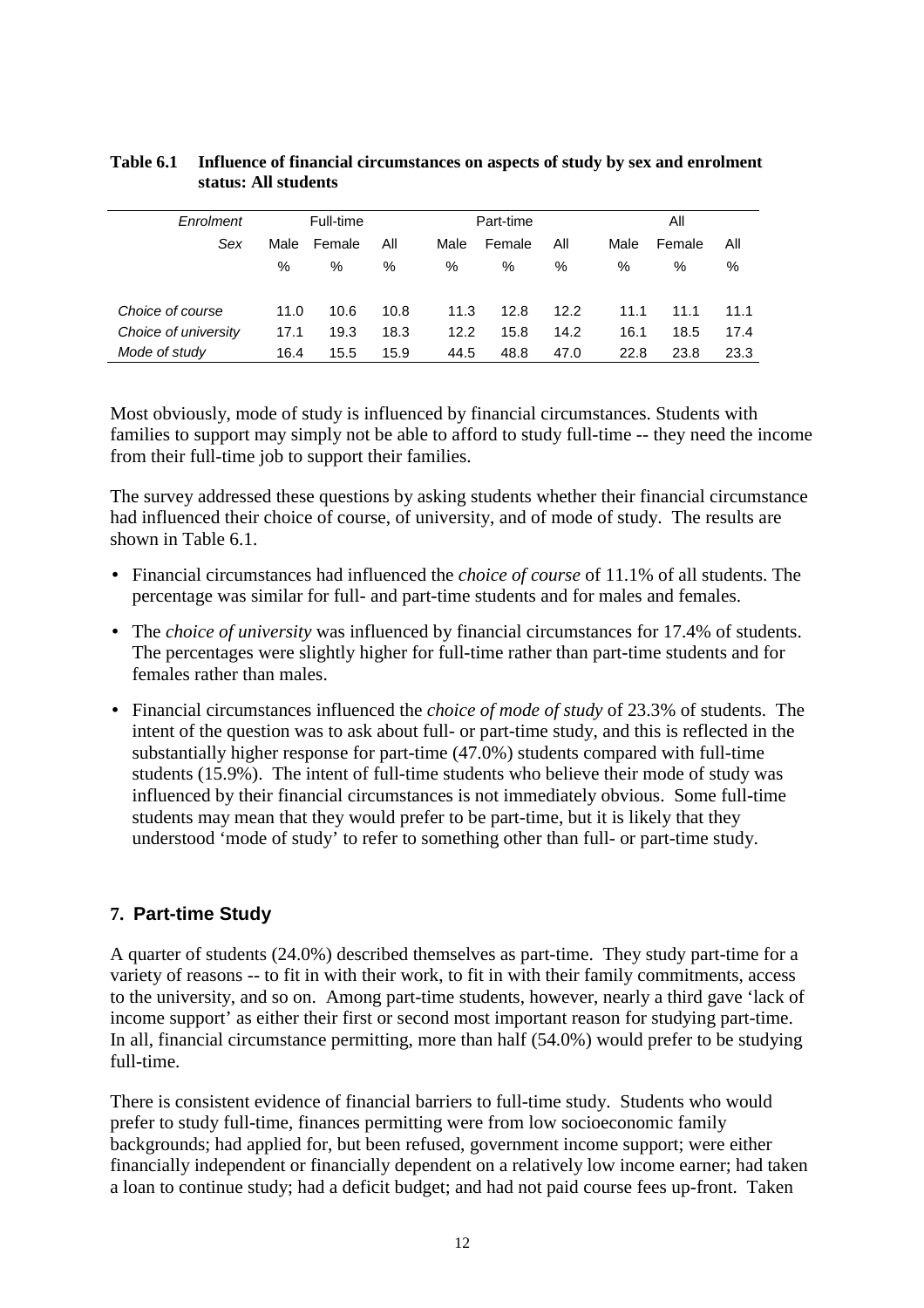together, these form a picture of substantial demand for full-time study that cannot be met because students simply cannot afford to study full-time.

The single most important reason for studying part-time was to fit in with employment (56.5%). Male students (65.6%) were more likely than female students (49.9%) to give this reason. Family commitments were a more important reason for female students (18.9%) than male students (5.0%).

Immediate financial reasons were less important -- 12.6% of students gave a lack of income support as a reason for studying part-time and 1.5% gave the cost of study as their main reason. These were more important among the second most important reasons (18.1% and 6.5% respectively). The combined percentages for the main and second most important reasons for studying part-time are 30.7% for a lack of income support and 8.1% for costs. In each case, female students were slightly more likely than males to cite financial reasons for studying part-time.

Just over a half (54.0%) of part-time students indicated that, financial circumstances permitting, they would prefer to be studying full-time. There was little difference between male (53.9%) and female (54.1%) students.

Students who gave financial reasons for studying part-time were more likely to want to study full-time -- 92.4% of those who cited lack of income support as their main reason for studying part-time said that they would prefer to study full-time, and 83.0% of those who cited costs. Those who cited other barriers -- a few units to complete, a disability or family commitments -- were less likely to want to study full-time.

## **8. Work and Study**

At Australian universities more than seven in every ten undergraduate full-time students are employed *during the semester*. Female full-time students are more likely to be in paid work during the semester (75.7%) than are male full-time undergraduate students (68.6%). Parttime students, of course, are even more likely to be in paid employment (89.9% of males, 85.4% of females).

The hours of work are substantial for full-time students -- an average of 14.6 hours per week for males and 14.4 hours for females, or about two days a week. Part-time students are more likely to be in full-time employment and their hours of work are correspondingly higher: 35.5 for males and 30.1 for females.

Table 8.1 compares results from the 1984 survey with the current survey. For full-time students, the incidence of paid work during the semester has increased by just under 50% during the 16 years between 1984 and 2000. Not only are more students in paid employment during the semester, those who are employed are working longer hours. In 1984 full-time undergraduate university students worked an average of about five hours per week during semester. By the year 2000, full-time students worked an average of 14.5 hours a week - nearly three times the hours worked by students in 1984.

Between 1984 and 2000 the combination of the increase in the incidence of paid employment and the increase in the average hours of work for those in paid employment has resulted in a more than four-fold increase for full-time students in the 'burden' of paid employment.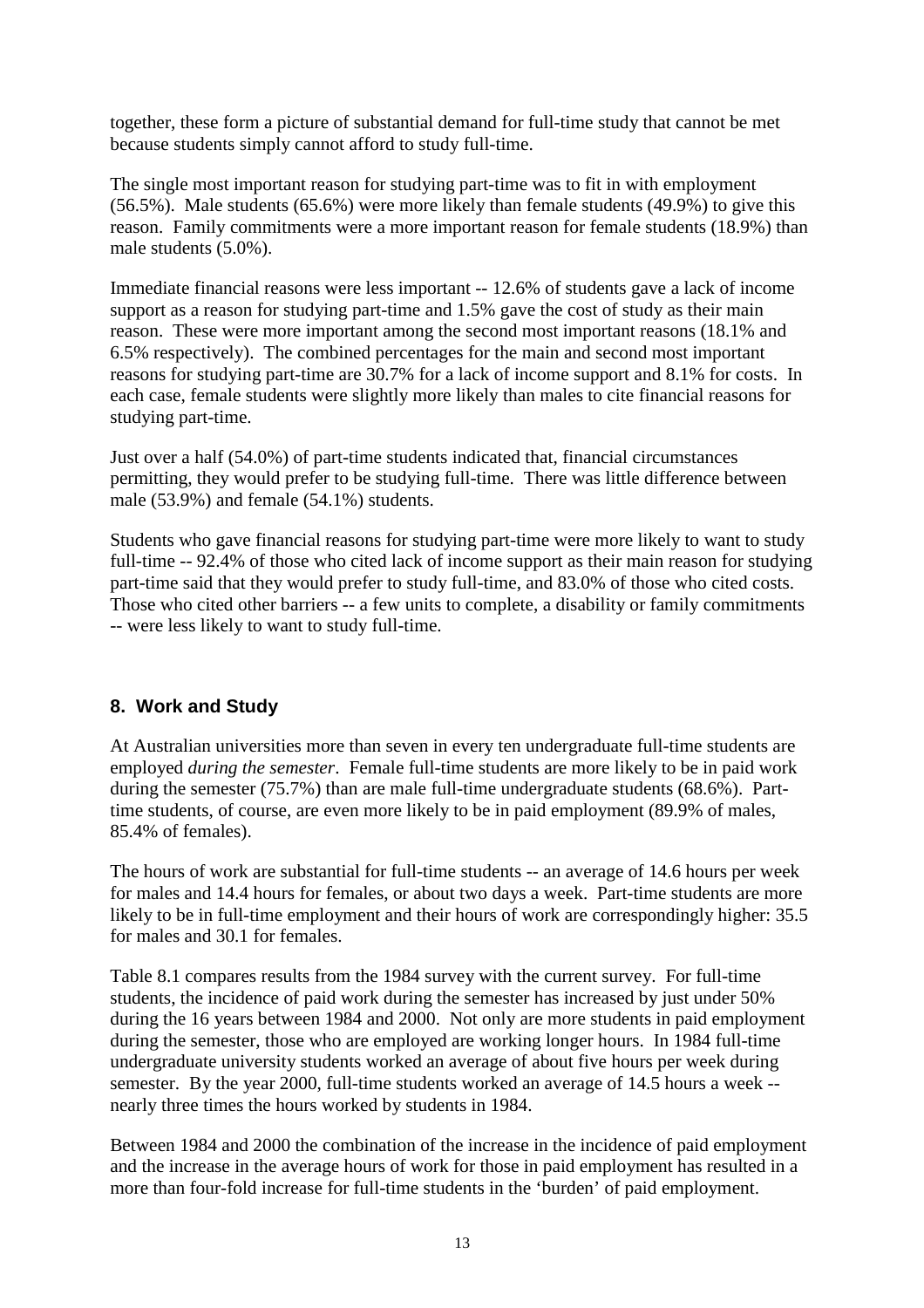The studies of 3 out of every 20 undergraduate students in Australian universities are affected 'a great deal' by their employment during semester -- or some 71,000 students. The studies of a further 43.5% or 220,000 students are adversely affected 'somewhat' because of their hours of work.

Classes are missed 'frequently' by 7% of students because of their paid employment and a further 21.3% miss classes 'sometimes' because of their paid employment -- jointly more than a third of the undergraduate student population. In terms of Australia's undergraduate population, these percentages represent about 33,900 and 103,000 students respectively.

The interpretation of results on the impact of work on study is complex. The hours a student works during the semester are a major influence on the extent to which that work interferes with a student's study -- the more hours of work, the greater the adverse effect on study.

The number of hours a student works, however, influences their income -- the more hours worked, the greater the income. This relationship underlies several relationships. Firstly, students with higher incomes often report greater negative impacts of their work on their study. Second, students who are financially independent are also likely to work more hours, and are therefore more likely to experience adverse outcomes for their studies. Third, students who receive no government income support may work longer or fewer hours (because they need to work more hours to compensate for not receiving any income support, or because they were ineligible because they were in less need of money, or because of the substantial disincentives for additional employment in the Youth Allowance and Austudy arrangements). Such students may therefore either report more or less adverse effects of their work on their study simply because of the eligibility criteria for income support.

|                   | Sex            | Male |      | Female |      | Persons       |      |  |
|-------------------|----------------|------|------|--------|------|---------------|------|--|
|                   | Year of survey | 1984 | 2000 | 1984   | 2000 | 1984          | 2000 |  |
|                   |                | %    | %    | %      | %    | $\frac{0}{0}$ | %    |  |
| Age               |                |      |      |        |      |               |      |  |
| 17-19 years       |                | 46.3 | 67.5 | 50.9   | 76.1 | 48.7          | 72.4 |  |
| $20-24$ years     |                | 48.6 | 71.6 | 56.2   | 80.1 | 52.1          | 76.2 |  |
| 25-29 years       |                | 46.9 | 66.8 | 38.9   | 70.0 | 43.5          | 68.3 |  |
| 30-39 years       |                | 49.3 | 58.4 | 36.4   | 57.5 | 42.2          | 57.9 |  |
| 40 years or older |                | 35.5 | 50.9 | 17.9   | 53.0 | 24.5          | 52.2 |  |
| Total             |                | 47.6 | 68.6 | 51.4   | 75.7 | 49.5          | 72.5 |  |
|                   |                |      |      |        |      |               |      |  |

#### **Table 8.1 Percentage of students who work during semester: 1984, 2000**

There are potentially more subtle problems. Some categories of students may choose to work fewer hours of paid employment because they anticipate greater adverse effects of that paid employment on their study. This kind of self-selection can mean that the observed relationships reported in the tables do not accurately reflect the causal relationships that underlie those tables. On the other hand, some categories of students may be less able to find the paid employment they need in order to meet their financial obligations.

These considerations make it a little surprising when some results still suggest that it is those students who are financially less well off who experience more adverse effects on their study from paid employment.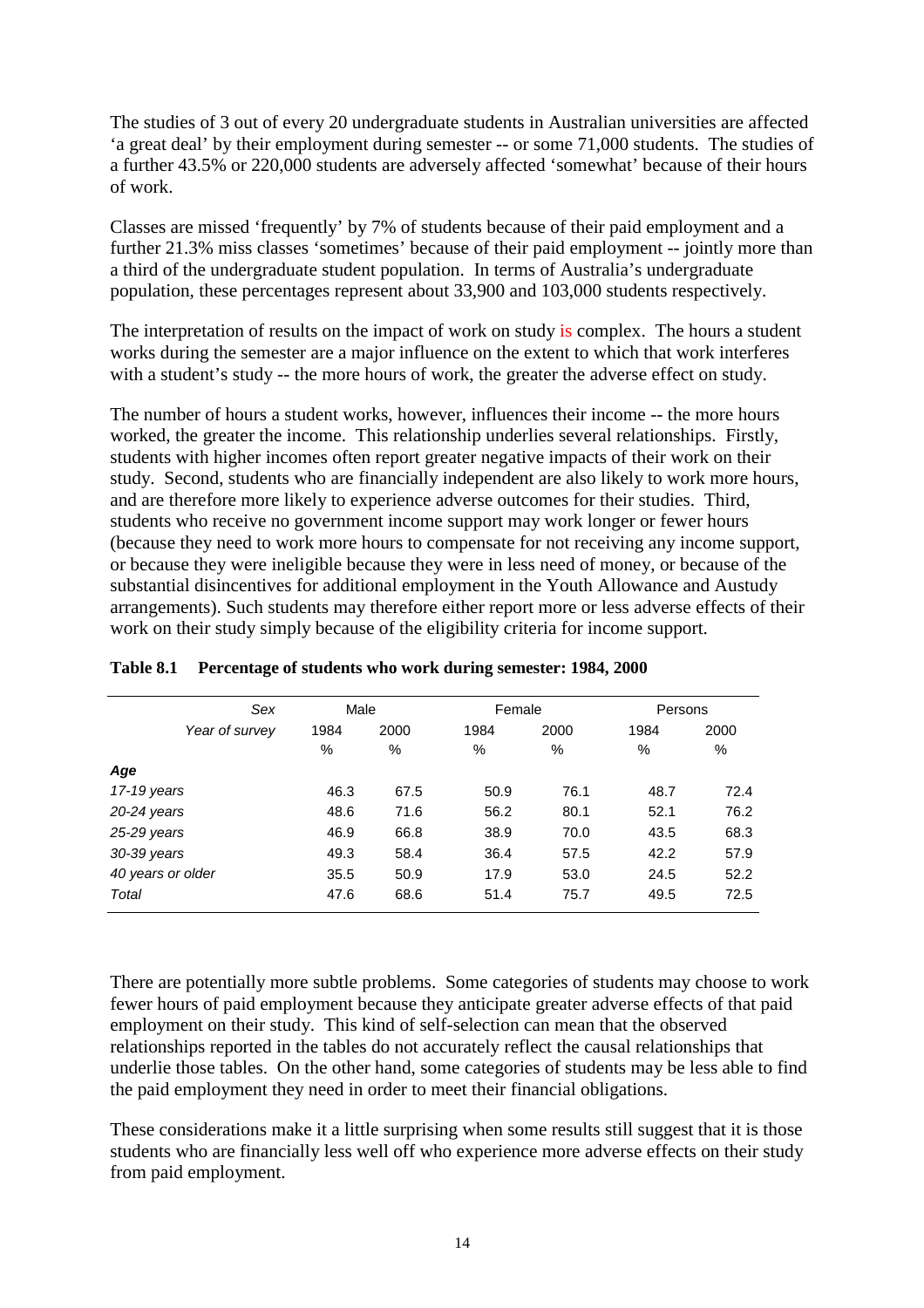Many students identified the financial imperative to undertake employment as a problem for their studies. Their comments included:

*I am working so I can afford to study, but working drastically effects my attendance and revision. It feels like my job is full time and university is casual.*

*The only problem I find is a diminishing study ethic due to work-related tiredness. You feel like you have no other choice but to work so you can pay for the things you need. It really does have an impact on your study/university commitments.*

*It is hard for me to be as committed to my university work as would like to be. Mainly because I find work commitments a burden, but it is essential for me to work in order to attend school.*

Others acknowledged the problem, but believed it didn't affect them.

*I manage my part-time work around my studies as they are more important. I still make enough to get by . . .*

*Trying to work and study is hard to do, but you have to be flexible.*

The comments contain three solutions. First, they suggest that one of the most important advantages of government income-support programs such as the Youth Allowance and Austudy was that it meant that there was a reduced need to work.

Students who were not eligible for Youth Allowance or Austudy wanted broader eligibility for the programs:

*I wish I could get Austudy so that I could work a little less and thus sacrifice less schoolwork.*

*It's too difficult to receive a government payment that I need! I'm working the hours of a full time employee and studying full time.*

*Austudy and Centrelink payments shouldn't be based on parents' income or assets if a student is working no matter what their age. Because I cannot receive assistance, I have to skip classes to work and support study.*

*I think financial assistance should be more wide spread for students. Many students need to work to get through uni, and any sort of assistance be that financial, flexible class times or flexible work times would be a great help.*

Some beneficiaries recognised this advantage:

*I am fortunate to receive Youth Allowance, being classed as 'independent' because of taking a year out of education to work. Without this I would be forced to work during semester, and consequently reduce my potential to succeed in my degree.*

Others believed that payments from the schemes should be higher so that they needed to work fewer hours:

*Receiving Austudy is a blessing. It is difficult to scrape by each week. I am reliant on my casual work to pay big bills and to do this, sometimes I miss university to work.*

*My university marks suffered because I had to work late nights and hours to supplement my Youth Allowance. I get the full benefit - I don't know how other students cope!!*

*The Austudy / Youth Allowance criteria for independent students need to be reviewed . . . to encourage more students to be independent as it is difficult to study and work at the same time (especially when studying a long and difficult course like Medicine).*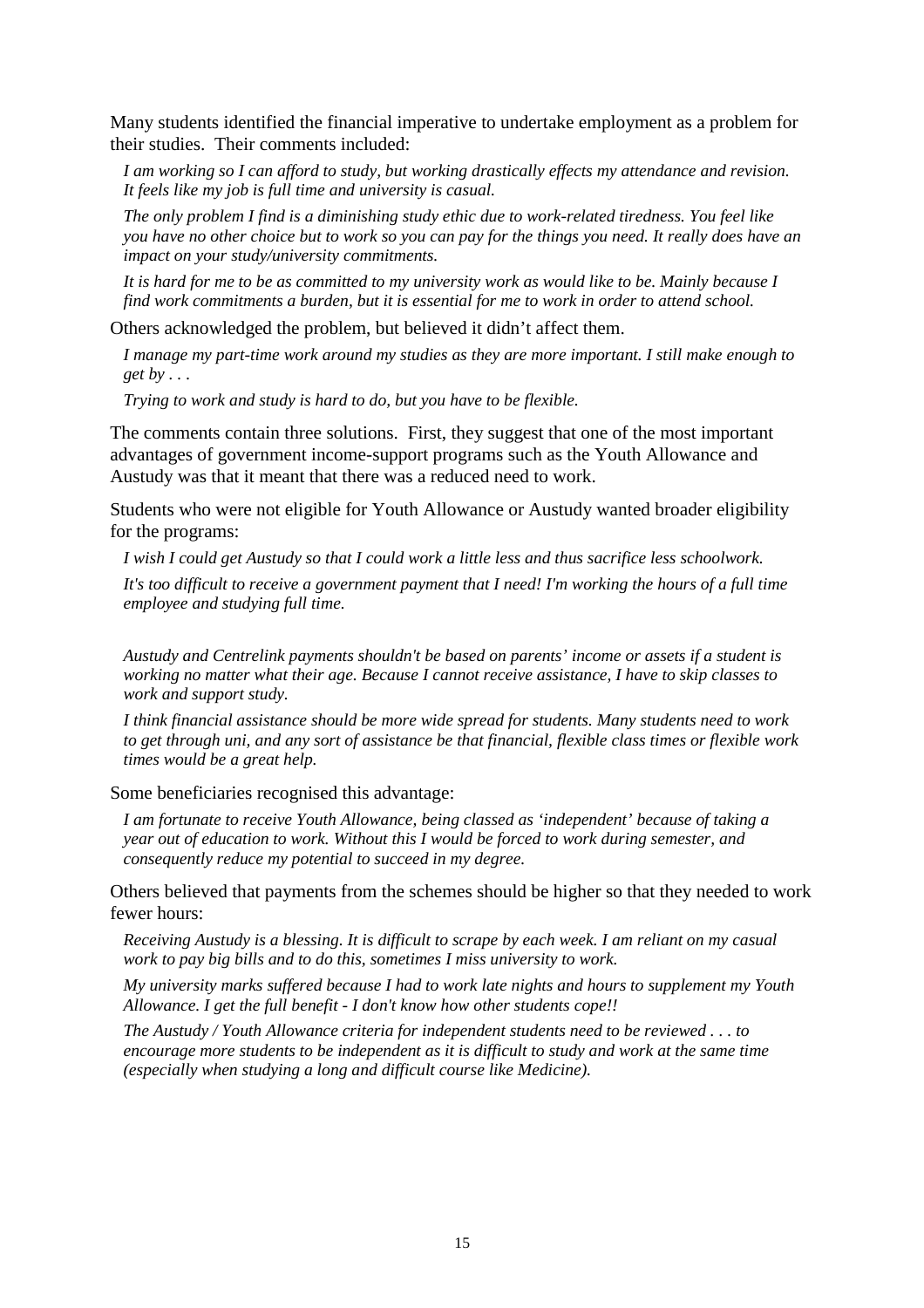| Enrolment                                               |       | Full-time     |       |      | Part-time     |      |       | All           |       |
|---------------------------------------------------------|-------|---------------|-------|------|---------------|------|-------|---------------|-------|
| Sex                                                     | Male  | Female Person |       | Male | Female Person |      | Male  | Female Person |       |
|                                                         |       |               | s     |      |               | s    |       |               | s     |
|                                                         | $\%$  | $\%$          | $\%$  | $\%$ | $\%$          | %    | ℅     | ℅             | $\%$  |
| In paid employment                                      |       |               |       |      |               |      |       |               |       |
| Any employment                                          | 75.8  | 80.0          | 78.1  | 91.8 | 86.6          | 88.7 | 79.4  | 81.6          | 80.6  |
| During semester                                         | 68.6  | 75.7          | 72.5  | 89.9 | 85.4          | 87.2 | 73.4  | 78.1          | 76.0  |
| Full-time                                               | 3.7   | 2.7           | 3.1   | 64.2 | 44.3          | 52.6 | 17.3  | 13.0          | 14.9  |
| Part-time                                               | 18.1  | 21.5          | 20.0  | 13.7 | 23.7          | 19.5 | 17.1  | 22.1          | 19.9  |
| Casual                                                  | 46.3  | 51.0          | 48.9  | 11.5 | 17.1          | 14.8 | 38.4  | 42.6          | 40.7  |
| <b>Between semesters</b>                                | 71.9  | 75.9          | 74.1  | 87.5 | 79.3          | 82.7 | 75.4  | 76.7          | 76.1  |
| Full-time                                               | 12.9  | 10.2          | 11.4  | 65.7 | 45.1          | 53.7 | 24.8  | 18.8          | 21.5  |
| Part-time                                               | 16.3  | 19.3          | 17.9  | 9.9  | 18.1          | 14.6 | 14.9  | 19.0          | 17.2  |
| Casual                                                  | 42.2  | 45.6          | 44.1  | 10.6 | 15.0          | 13.1 | 35.0  | 38.1          | 36.7  |
| Mean hours of paid employment per week                  |       |               |       |      |               |      |       |               |       |
| Students employed during the semester                   |       |               |       |      |               |      |       |               |       |
| During semester                                         | 14.6  | 14.4          | 14.5  | 35.5 | 30.1          | 32.4 | 20.4  | 18.6          | 19.4  |
| <b>Between semesters</b>                                | 24.6  | 23.2          | 23.8  | 38.2 | 33.1          | 35.4 | 28.1  | 25.7          | 26.7  |
| Missed classes because of paid employment               |       |               |       |      |               |      |       |               |       |
| All students                                            |       |               |       |      |               |      |       |               |       |
| Frequently                                              | 5.1   | 4.0           | 4.4   | 18.3 | 13.2          | 15.3 | 8.0   | 6.2           | 7.0   |
| <b>Sometimes</b>                                        | 18.0  | 21.0          | 19.7  | 28.2 | 25.4          | 26.6 | 20.3  | 22.1          | 21.3  |
| Rarely                                                  | 17.8  | 20.0          | 19.0  | 15.9 | 13.8          | 14.7 | 17.5  | 18.4          | 18.0  |
| No                                                      | 34.2  | 34.4          | 34.3  | 26.9 | 29.6          | 28.5 | 32.4  | 33.2          | 32.9  |
| <b>Students employed during the semester</b>            |       |               |       |      |               |      |       |               |       |
| Frequently                                              | 7.4   | 5.2           | 6.1   | 20.7 | 16.1          | 18.1 | 11.0  | 8.1           | 9.3   |
| <b>Sometimes</b>                                        | 25.9  | 27.6          | 26.9  | 31.7 | 31.2          | 31.4 | 27.5  | 28.5          | 28.1  |
| Rarely                                                  | 25.5  | 26.0          | 25.8  | 17.9 | 16.9          | 17.3 | 23.5  | 23.6          | 23.6  |
| No                                                      | 41.2  | 41.2          | 41.2  | 29.7 | 35.8          | 33.2 | 38.0  | 39.8          | 39.0  |
| Adverse effect of paid employment on university studies |       |               |       |      |               |      |       |               |       |
| All students                                            |       |               |       |      |               |      |       |               |       |
| A great deal                                            | 11.4  | 10.9          | 11.1  | 28.8 | 42.4          | 26.2 | 15.4  | 14.2          | 14.7  |
| Somewhat                                                | 38.9  | 44.7          | 42.0  | 48.4 | 48.3          | 48.3 | 41.1  | 45.5          | 43.5  |
| Not at all                                              | 24.7  | 23.6          | 24.1  | 13.2 | 12.7          | 12.9 | 22.0  | 20.9          | 21.4  |
| Students employed during the semester                   |       |               |       |      |               |      |       |               |       |
| A great deal                                            | 16.4  | 14.2          | 15.2  | 32.1 | 28.7          | 30.1 | 20.8  | 18.2          | 19.3  |
| Somewhat                                                | 55.4  | 58.3          | 57.1  | 53.8 | 56.7          | 55.5 | 55.0  | 57.9          | 56.6  |
| Not at all                                              | 28.2  | 27.4          | 27.8  | 14.1 | 14.6          | 14.4 | 24.2  | 24.0          | 24.1  |
|                                                         |       |               |       |      |               |      |       |               |       |
| All students (No.)                                      | 10199 | 16646         | 26888 | 2545 | 4886          | 7441 | 12871 | 21720         | 34645 |

#### **Table 8.2 Percentage of students who work, hours of work, and affect on studies: by student background characteristics and enrolment status: All students**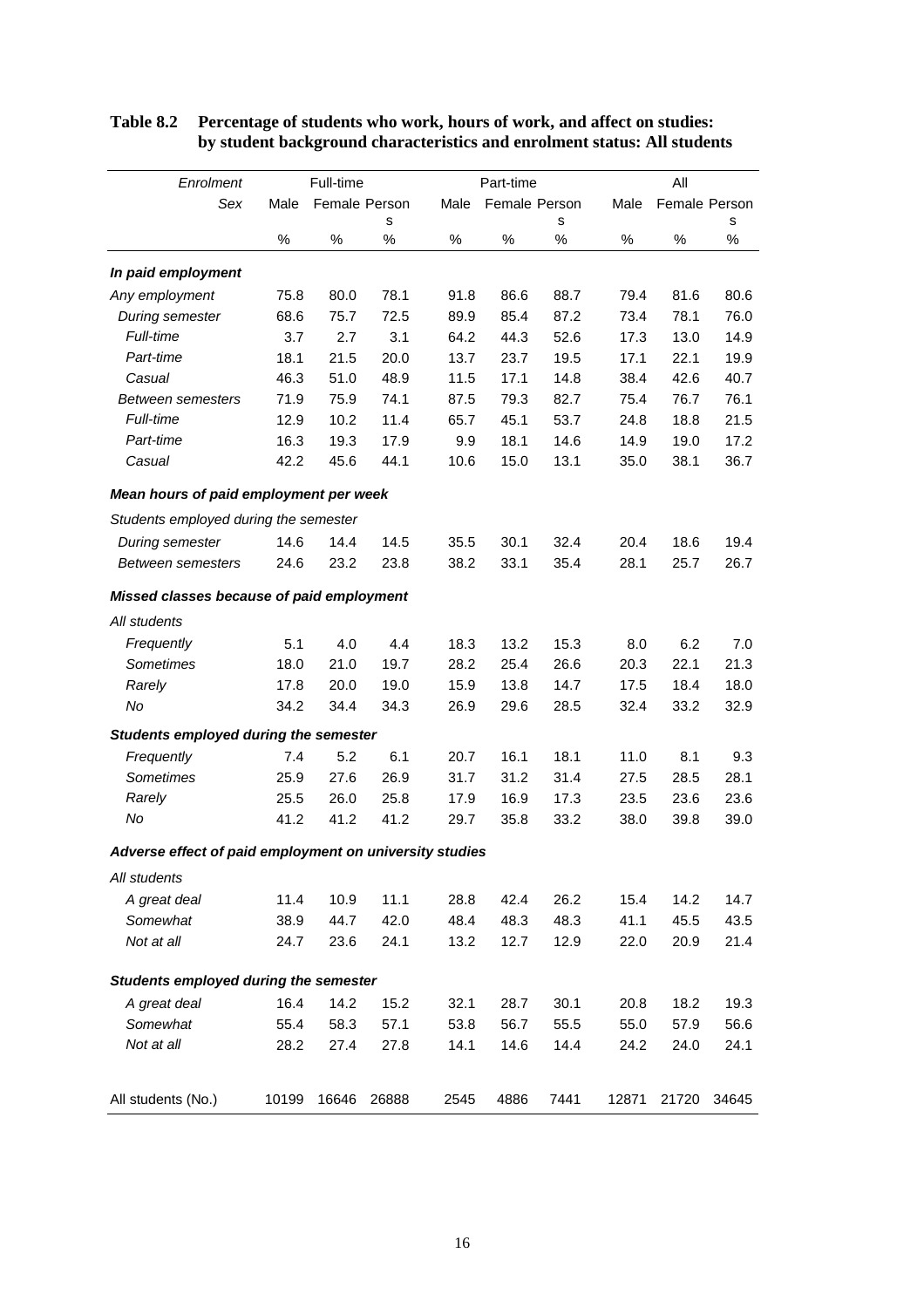Second, students believed that universities needed to be more flexible in their delivery of courses. Most suggestions focused on timetabling, but other included an appeal for greater understanding by lecturers, greater emphasis on distance education techniques or even taping lectures and modifying assessment so that it did not reward attendance per se. Many comments also reveal a change in priorities between work and study:

*In my experience, the 'full-time student' is a myth. Everyone I know works a significant number of hours in order to afford to live. This is why campus life is dying. University staff need to either realise this; or measures need to be taken to ensure that people can work and study.*

*Students need more allowance and regular timetables to study and work eg contact hours days 1,2,3 and then work and study 4,5,6,7*

*Cramming as many classes into one day is best for working opportunities.*

*I work as many hours as possible, and try and fit in as much university as possible. It would make life easier if university ran more evening courses. Saturday /weekend classes in mainstream units would be fantastic.*

*University timetables should be scheduled to allow students more flexible (paid) work hours.*

*I live at home with my parents, but I still have to work to be able to attend university and generally live. I know I'm a full-time student, but I wouldn't be at university if I didn't have a job. I wish lecturers would understand this when they believe that the world revolves around their course.*

*Universities need to be more flexible in the delivery of courses to enable students to work full time if needed. Eg more distance education, classes outside of business hours, intensive courses, delivery on the Internet.*

*No marks given for attendance of classes. If you do the work and pass the exams then you shouldn't be discriminated against for not being able to make the classes.*

Third, and less frequently, students identified the benefits of study leave:

*If I was not able to get assistance for study leave I would not be able to undertake study.*

*Employers should recognise the commitment of their staff and provide support in term of paid study leave.*

*Government should encourage employees of part time university students to allow study / exam leave at the very least!!*

#### **9. Study, Childcare and Finances**

The availability of childcare and its affordability are important issues for many students with children. The lack of affordable childcare no doubt prevents some students from even enrolling -- they are not represented in this survey. Others enrol, and continue with their studies handicapped by the need to miss some classes and despite financial hardship. Still others find alternatives. They have parents who provide free childcare, they study externally, or make use of flexible delivery.

Table 9.1 shows that relatively few full-time students have dependent children -- 5.6% overall consisting of 4.2% of male students and 6.8% of female students. The proportion of full-time students with dependent children has increased since 1984 when the corresponding values were 3.3% overall with 3.1% of male students and 3.6% of female students.

Part-time students, if only because they are older, are more likely to have financially dependent children than full-time students -- 31.5% of part-time students have dependent children (26.9% of male students and 34.8% of female students). The sex difference, in terms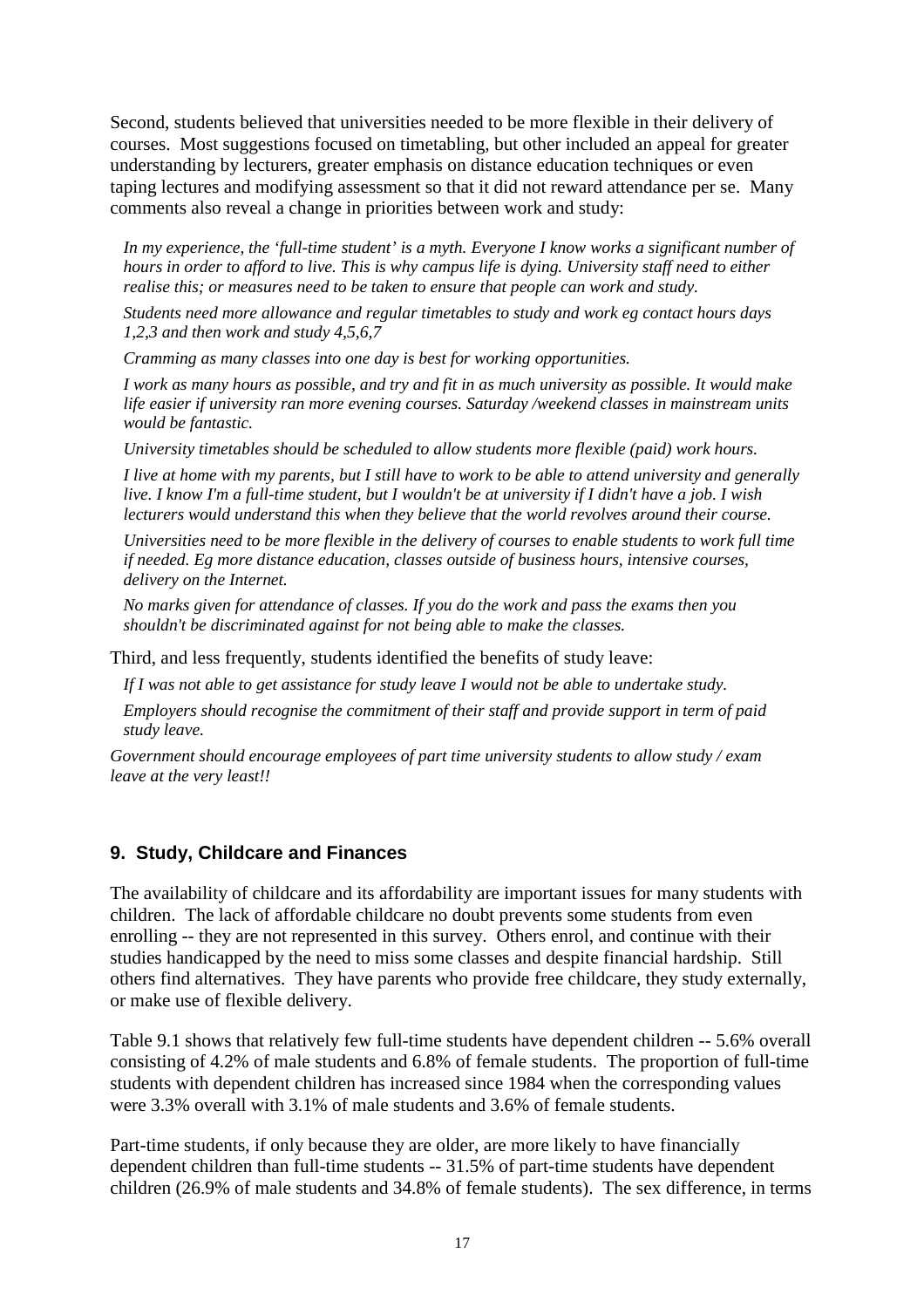of its implications for childcare, is larger than these values suggest because some male students do not live full-time with their children.

Table 9.1 shows that of students who do have financially dependent children, 4.1% miss classes 'frequently' and a further 15.4% miss classes 'sometimes' because they cannot afford childcare. Extrapolating to the student population as a whole 2,400 students would miss classes 'frequently' and 8,700 students miss classes 'sometimes'. Female students are more likely to miss classes than male students (especially among part-time students) and full-time students are more likely to miss classes because of not being able to afford childcare.

Only some university campuses have child care centres. Students on university campuses without childcare facilities simply want access to childcare:

*Child care facilities on campus please!!*

Even when facilities are available, the service they provide does not always meet the needs of students:

*Child care facilities at the university that are accessible during university teaching hours not 9-5. It would be enabling if university childcare was available for primary school age child for after school time university attendance.*

*My child is severely disabled meaning I can't put him into normal childcare. This has prevented me attending classes causing me to try to defer my studies -- some sort of assistance in this regard would help.*

*I would like university holidays that fit in with school holidays. Childcare is not available on public holidays, but university still has lectures which makes it very difficult.*

| Enrolment                                    |       | Full-time     |       |       | Part-time     |       |       | All           |       |
|----------------------------------------------|-------|---------------|-------|-------|---------------|-------|-------|---------------|-------|
| Sex                                          | Male  | Female Person |       | Male  | Female Person |       | Male  | Female Person |       |
|                                              |       |               | s     |       |               | s     |       |               | s     |
|                                              | %     | $\%$          | %     | %     | %             | $\%$  | ℅     | %             | %     |
| <b>All students</b>                          |       |               |       |       |               |       |       |               |       |
| With children                                | 4.2   | 6.8           | 5.6   | 26.9  | 34.8          | 31.5  | 9.4   | 13.8          | 11.9  |
| No children                                  | 95.8  | 93.2          | 94.4  | 73.1  | 65.2          | 68.5  | 90.6  | 86.2          | 88.1  |
| Total                                        | 100.0 | 100.0         | 100.0 | 100.0 | 100.0         | 100.0 | 100.0 | 100.0         | 100.0 |
|                                              |       |               |       |       |               |       |       |               |       |
| With children, 1984                          | 3.1   | 3.6           | 3.3   |       |               |       |       |               |       |
|                                              |       |               |       |       |               |       |       |               |       |
| Students with financially dependent children |       |               |       |       |               |       |       |               |       |
| $Miss \ classes \dots$                       |       |               |       |       |               |       |       |               |       |
| Frequently                                   | 4.9   | 5.4           | 5.3   | 1.7   | 4.2           | 3.3   | 3.0   | 4.6           | 4.1   |
| Sometimes                                    | 16.3  | 22.9          | 20.7  | 8.1   | 15.0          | 12.5  | 10.9  | 17.9          | 15.4  |
| Rarely                                       | 18.2  | 18.4          | 18.3  | 12.9  | 13.8          | 13.5  | 14.7  | 15.5          | 15.2  |
| Never                                        | 54.4  | 47.7          | 49.9  | 71.8  | 59.3          | 63.8  | 65.8  | 55.0          | 58.8  |
| <b>Unstated</b>                              | 6.2   | 5.6           | 5.8   | 5.4   | 7.7           | 6.9   | 5.7   | 7.0           | 6.5   |
| Total                                        | 100.0 | 100.0         | 100.0 | 100.0 | 100.0         | 100.0 | 100.0 | 100.0         | 100.0 |
|                                              |       |               |       |       |               |       |       |               |       |
| All students (No.)                           | 9881  | 16093         | 25984 | 2495  | 4748          | 7246  | 12492 | 21017         | 33522 |
| With dep. children (No.)                     | 484   | 1120          | 1606  | 715   | 1721          | 2438  | 1206  | 2866          | 4076  |

#### **Table 9.1 Percentage of students with dependent children, and frequency of missed classes: All students and students with dependent children**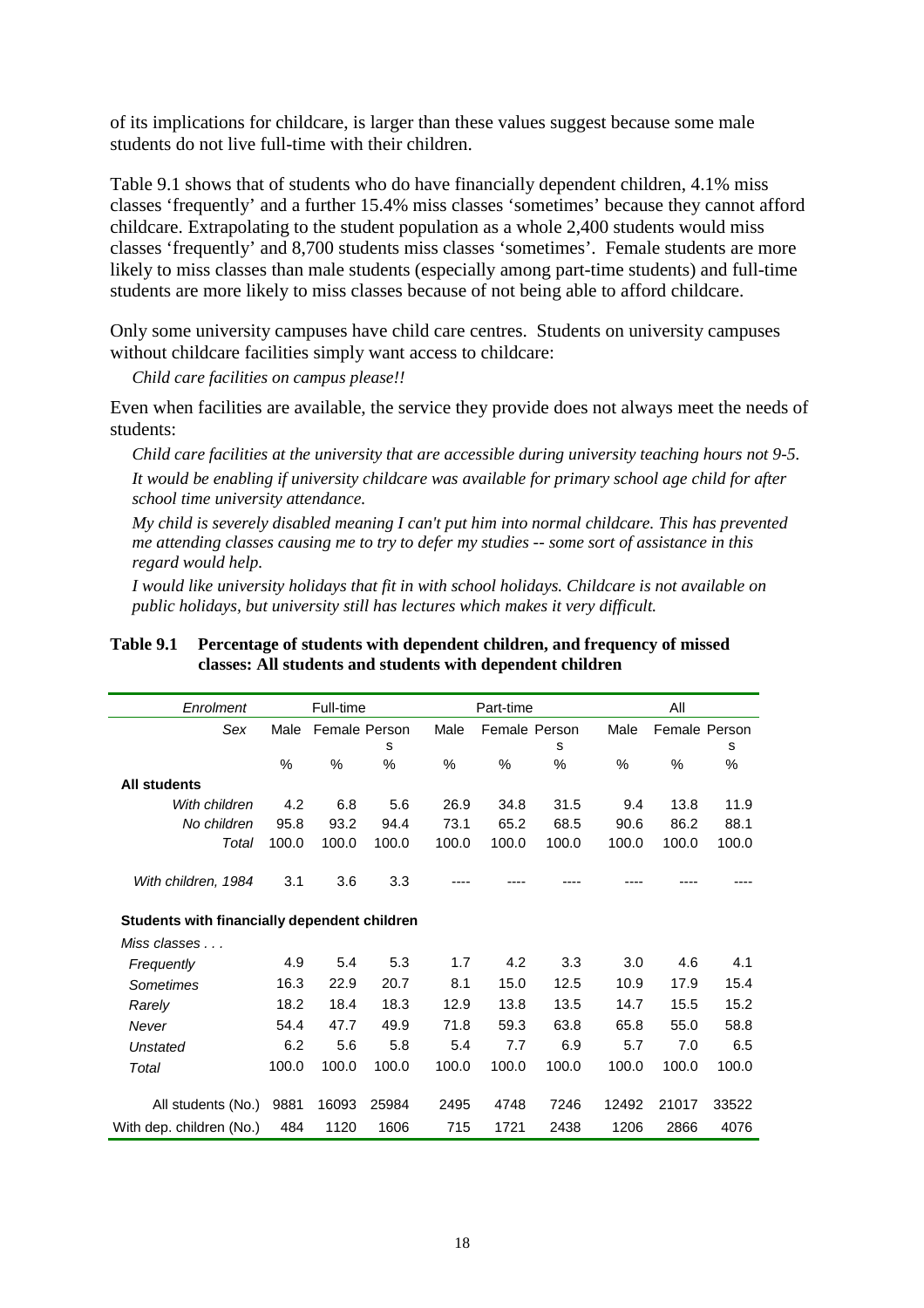Even where child care facilities are available and meet the needs of students, their cost can be prohibitive, a problem which is sometimes accentuated by the way in which they charge for their services:

*My largest expense is after school care for my two primary school children with no assistance for study. Childcare is out of the question for holiday periods as it is expensive at these times.*

*Flexible, on-campus non-school-aged and vacation care for children. Eg one two-hour class means paying for one whole day at childcare centre.*

*Child care needs to be made more affordable maybe even some type of 'payback' system upon graduation.*

*The childcare fees at university are higher than other places so I couldn't afford them for my baby. Had to drop subjects due do lectures running later than daycare hours.*

*The university childcare centre requires me to pay half fees when my children aren't there eg. In semester breaks, if I give 2 weeks notice. Otherwise I still pay full fare. This equates to paying for 5 weeks childcare without the benefit of it.*

*My teaching rounds are difficult as I find it extremely hard to pay for child cares for a full two or three weeks at a time. The lack of childcare makes it very hard to gain employment as you continually have to ask for time off.*

As might be expected, single parents have a greater need for available and affordable childcare:

*It is difficult to study full-time with three children as the cost of childcare is expensive, especially if you are a sole parent.*

*Single mothers are by far the most financially disadvantaged group in our unis. They need more support such as reasonably priced on campus childcare facilities.*

Recent tax changes and changes in child care subsidies were welcomed by some students because they were associated with lower child care costs:

*My childcare costs have halved since the GST which has enabled me to save a great deal of money. Childcare costs were my main concern when commencing my course and considering future studies.*

*The GST I think has made my life easier. Child care costs dropped by \$17 a week.*

Some students find childcare too expensive and would not be able to study without the child care provided by their parents:

*As a mother of young children, I have been lucky in the fact that my mother lives near, and looks after two children while I was attending lectures, tutes, or exams. If I had to pay child care costs, I would have been unable to study.*

*If I didn't have the support of my parents there's no way I could afford to study. My mum looks after the children much of the time.*

*I would not be able to study and fulfill my parental responsibilities without occasional financial, emotional and child care support from my parents.*

One of the advantages of external study and flexible delivery is the saving on childcare costs:

*The lectures online thing has been great for me as I wouldn't have been able to go to most lectures this year, because I have a kinder child and a school child with schedules that didn't fit with university schedules. Lectures online solved that.*

*I commenced study as an external student due to family commitments. We moved to a country town so I stayed external. Once we returned I still chose external due to the cost involved in paying for childcare, if I attended the campus.*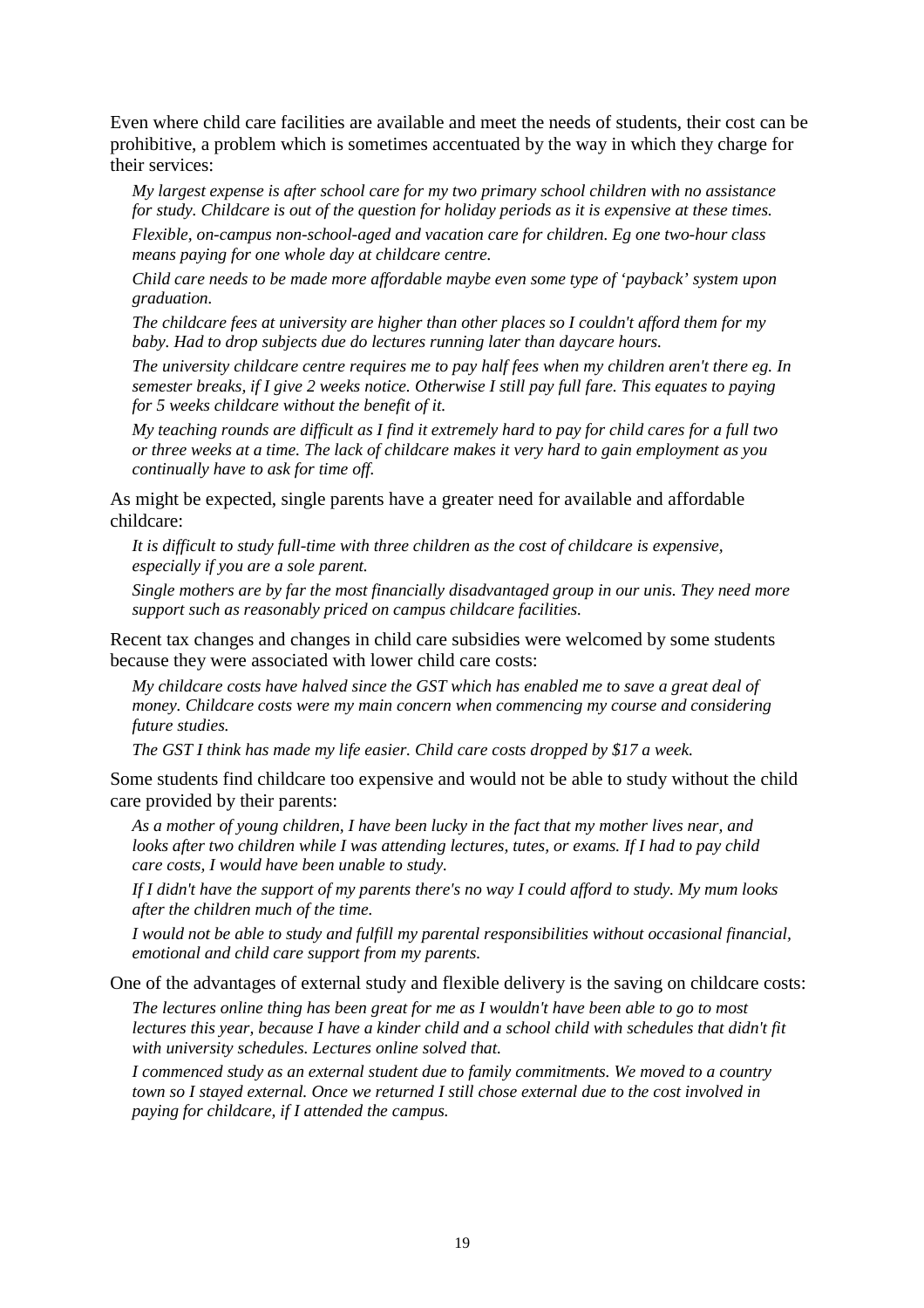#### **10. Travel Costs**

Students frequently cited transport-related issues as a major cause of financial and study hardship. The comments of students reveal the financial decisions they face. Moving closer to the university saves on travel time and cost, but has costs of its own:

*The distance to the closest university increases my traveling costs considerably. However, I can't afford to move closer.*

*I travel for 4 hours to and from university everyday be cause I can't afford to live closer - yet I'm not eligible for financial help should I move out and at the same time it's not deemed that I live far enough away for assistance with travel expenses.*

Distance from university has a larger effect if there is limited access to public transport and students need to buy a car:

*My largest cost for university is transport. I live 50km from university and no buses travel within 15km of my house so I need a car for transport. This cost eats up most of my money.*

State governments provide full-time student concessional rates for travel on public transport. The comments of students emphasise the importance of these concessions. In Victoria at least, students are required to first purchase a concession card in order to receive the concession. A recent increase in the price of the card provoked a considerable number of adverse comments from students. Similarly, restructuring of fares -- abolition of cheaper weekly and monthly tickets -- was critical for many students. The impact of the recently introduced Goods and Services Tax on the cost of transport also received extensive comment.

| Enrolment      |       | Full-time     |       |       | Part-time     |       |       | All   |               |  |
|----------------|-------|---------------|-------|-------|---------------|-------|-------|-------|---------------|--|
| Sex            | Male  | Female Person |       | Male  | Female Person |       | Male  |       | Female Person |  |
|                |       |               | s     |       |               | s     |       |       | s             |  |
|                | %     | $\%$          | %     | $\%$  | $\%$          | $\%$  | $\%$  | $\%$  | %             |  |
| Missed classes |       |               |       |       |               |       |       |       |               |  |
| Frequently     | 1.0   | 1.1           | 1.0   | 1.0   | 1.6           | 1.4   | 1.0   | 1.2   | 1.1           |  |
| Sometimes      | 9.4   | 9.5           | 9.5   | 6.1   | 7.8           | 7.1   | 8.8   | 9.2   | 9.0           |  |
| Rarely         | 18.5  | 19.8          | 19.2  | 11.9  | 14.2          | 13.2  | 17.2  | 18.6  | 17.9          |  |
| Never          | 69.1  | 67.9          | 68.4  | 73.8  | 67.1          | 69.9  | 69.9  | 67.6  | 68.7          |  |
| Not applicable | 2.0   | 1.7           | 1.8   | 7.3   | 9.3           | 8.5   | 3.1   | 3.5   | 3.3           |  |
| Total          | 100.0 | 100.0         | 100.0 | 100.0 | 100.0         | 100.0 | 100.0 | 100.0 | 100.0         |  |
| $n =$          | 10059 | 16308         | 26377 | 2277  | 4279          | 6559  | 12457 | 20773 | 33243         |  |

#### **Table 10.1 Missing classes due to travel costs: All students**

And of course, students were concerned about the availability and reliability of public transport:

*Better and more frequent public transport.*

*Cheaper fares for public transport.*

*Public transport is poor, very expensive, 3 hours from home to uni, for 4 hours of university lecture/tutorials, 3 hours home. Long day!*

*The removal of weekly and monthly student tickets creates financial difficulty for students relying on public transport.*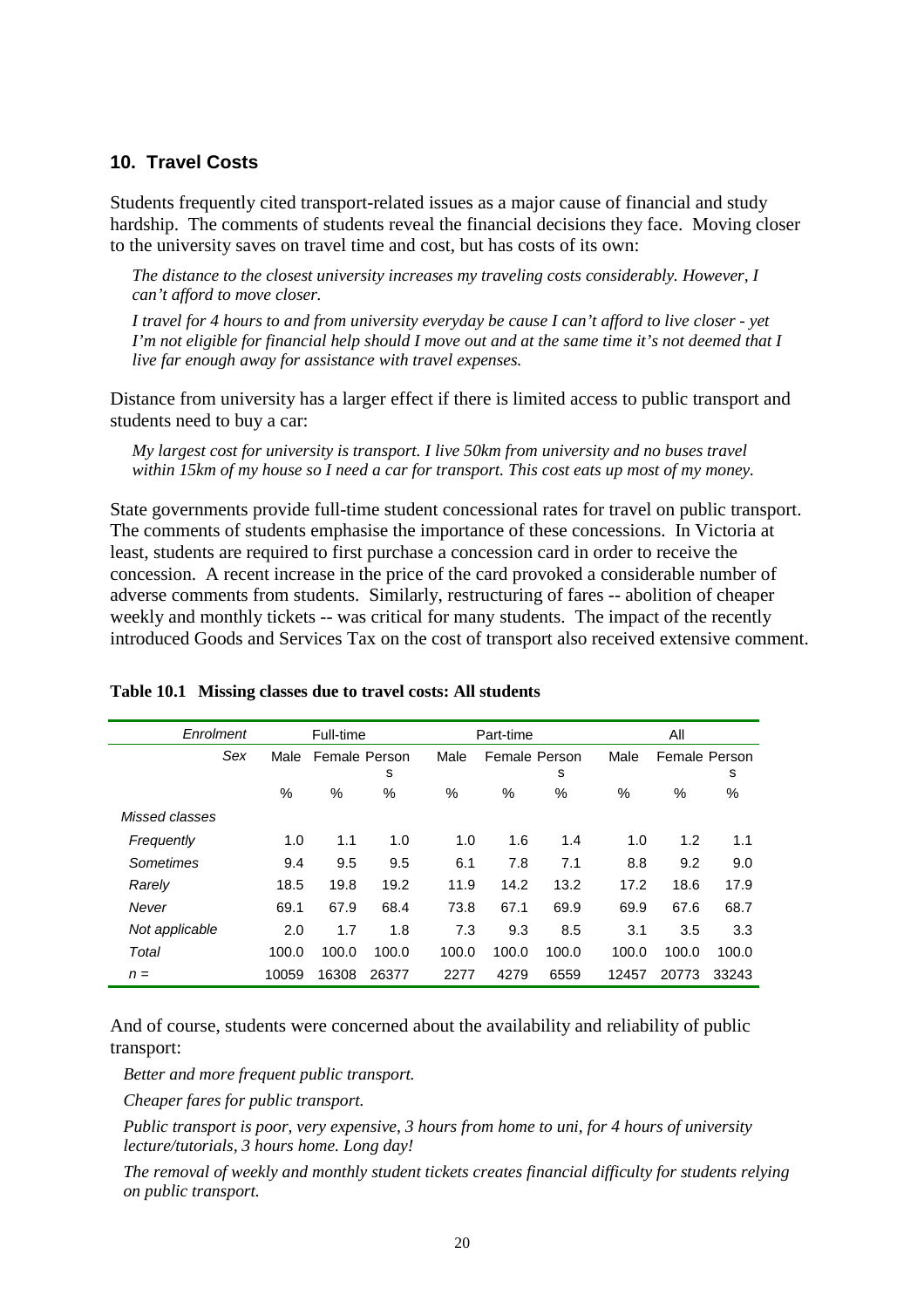*It would be much better if the cost of a public transport concession card was at the same level as high schools ie \$7 instead of \$110.*

*I was unable to afford to buy a concession card so I had to pay full fare on public transport. Therefore I had to miss university when I was unable to pay.*

*A lot of my friends can't afford the concession card and so come in and pay full price on public transport and therefore don't come in all the time.*

The comments reveal the sensitivity of students to travel costs. Travel costs are only marginally discretionary -- a student can only choose to miss so many classes before he or she has to give up their course and a change of mode of transport is not always possible. Many institutions are involved.

The Commonwealth Government has a role because the issue of travel costs is often set in the context of eligibility for Youth Allowance or Austudy -- travel is expensive because the student cannot afford to move because they are not eligible for income support. State governments have a role through their policies on concessions and ticket pricing. Universities set parking charges and may be in a position to negotiate with public transport providers for better access to public transport for their students.

Table 10.1 shows the extent to which students miss classes because of being unable to afford to travel to campus. About 1.1% of students report that they miss classes 'frequently' because they cannot afford to travel to university (equivalent to 5,331 students), and another 9% miss classes 'sometimes' (equivalent to 43,617 students).

There is relatively little difference in the extent to which full- and part-time students miss classes because of travel costs, especially given that 8.5% of part-time students responded 'not applicable' to this question -- principally because they study externally and do not have to attend classes regularly.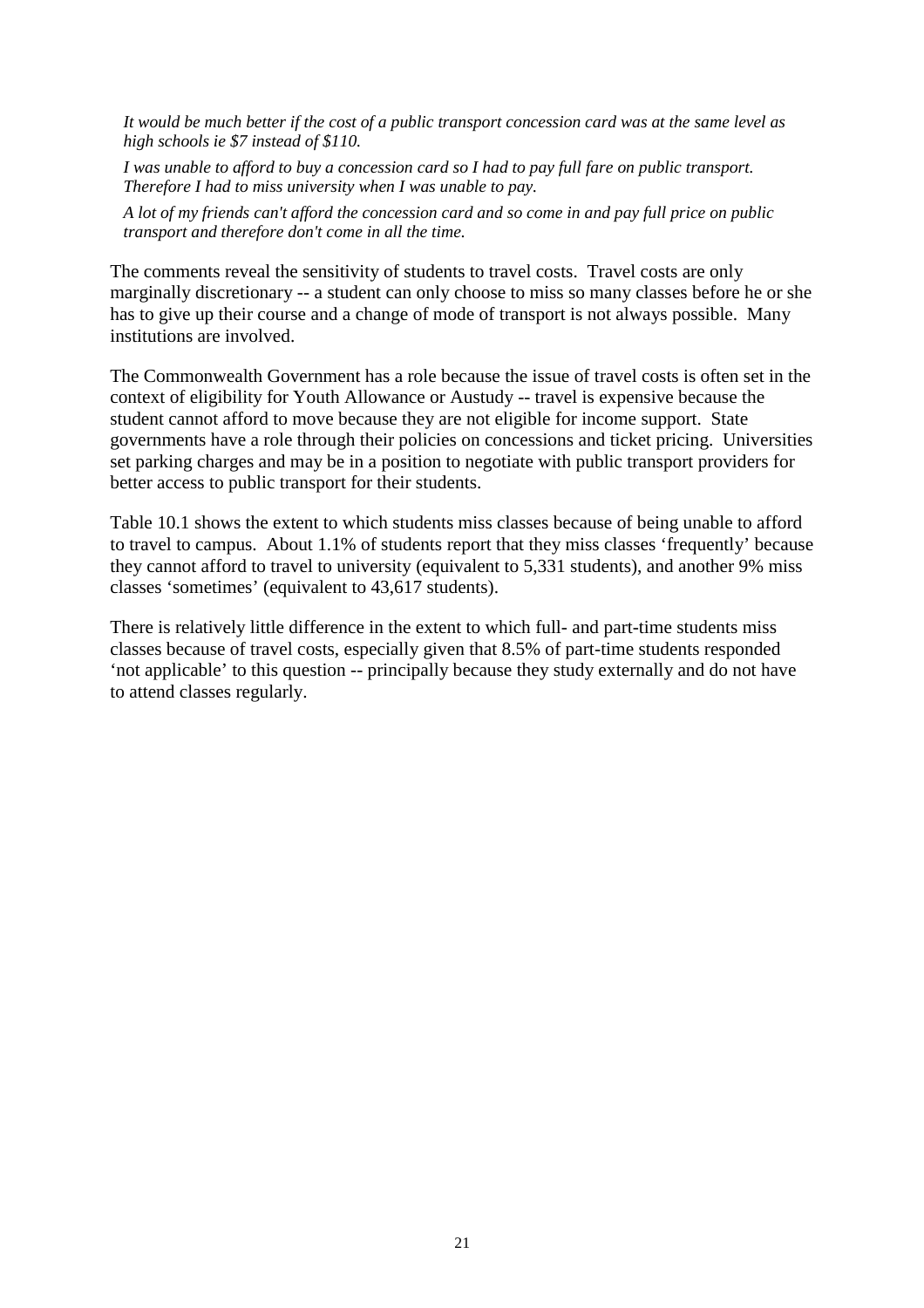# **Appendix**

#### **The Steering Committee**

Ms Yvette Devlin, formerly Director of Quality and Equity in the Higher Education Division of DETYA, initiated the survey and was the project officer for the Survey. The Australian Vice-Chancellors' Committee endorsed her proposal for the survey, and a group of nineteen universities agreed to participate. These universities also provided the financial support necessary for the survey to take place. A Steering Committee chaired by a member of the Australian Vice-Chancellors' Committee, Professor Anne Edwards, Vice Chancellor of Flinders University, managed the project. Members of the Steering Committee were: Dr Jane den Hollander, General Manager, Student and Staff Services, Curtin University of Technology; Mary Kelly, Equity Coordinator, Queensland University of Technology; Ian Dobson, Associate to the Deputy Vice-Chancellor and Director of Institutional Research, Monash University; Professor Nigel Bond, Pro Vice-Chancellor (Academic Programs), University of Western Sydney; Conor King, Director, Policy and Coordination, Australian Vice-Chancellors' Committee; and David Henderson, President, National Union of Students (replacing Ms Lisa Johnstone, past President).

#### **Questionnaire Development**

The questionnaire was modelled substantially upon the instrument employed in the 1984 survey of student finances (DEET, 1987). Pilot testing took place at Flinders University, the University of Western Australia, the University of Southern Queensland and the University of the Sunshine Coast. The design team for the questionnaire was chaired by Wendy Marchment, from Flinders University. The members were Yvette Devlin, Professor Don Anderson (ANU), Josie Palermo (Victoria University) and John Chan (AVCC).